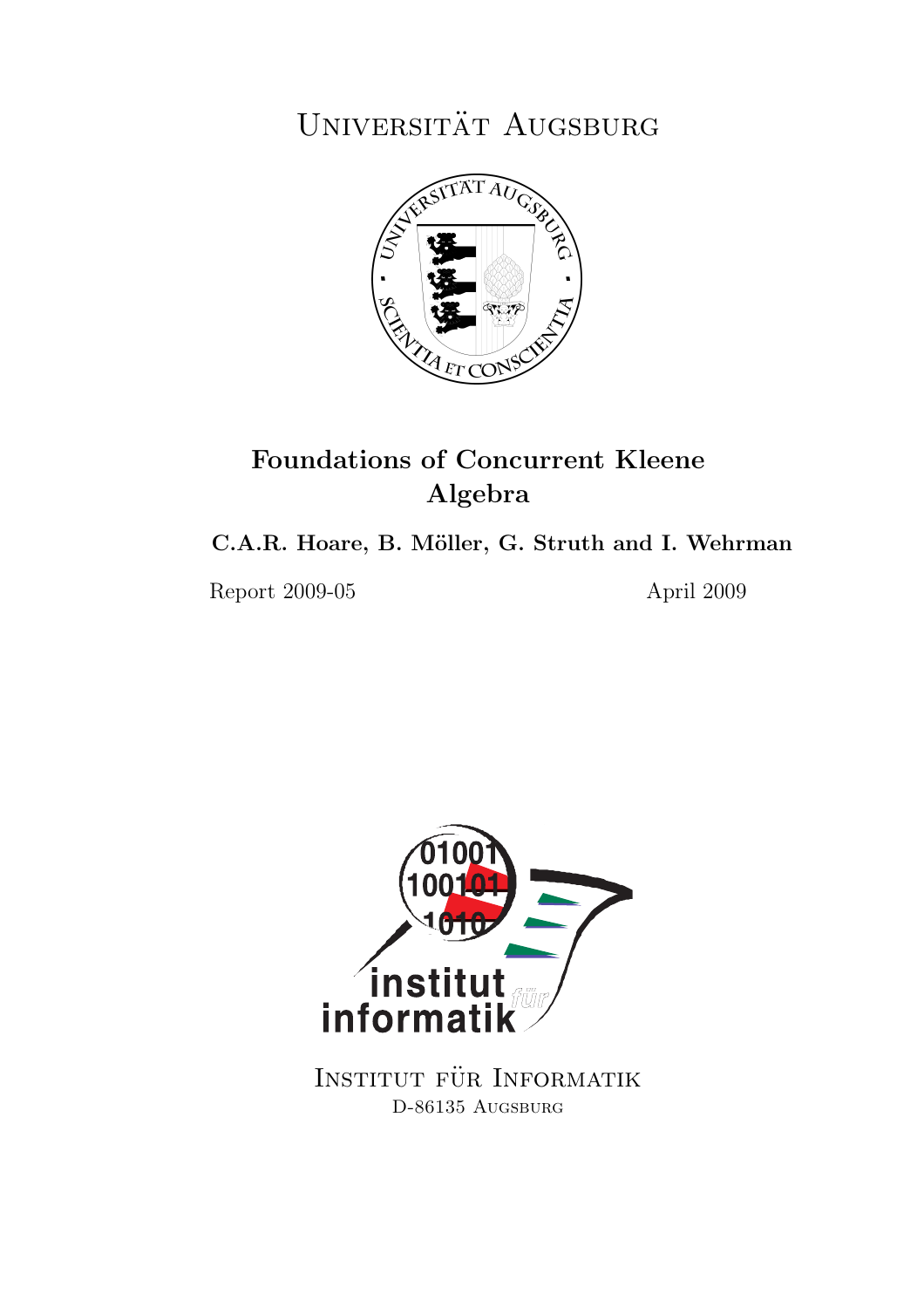Copyright  $\odot$  C.A.R. Hoare, B. Möller, G. Struth and I. Wehrman Institut für Informatik Universität Augsburg D–86135 Augsburg, Germany http://www.Informatik.Uni-Augsburg.DE  $-\overline{\text{ali}}$  rights reserved  $-$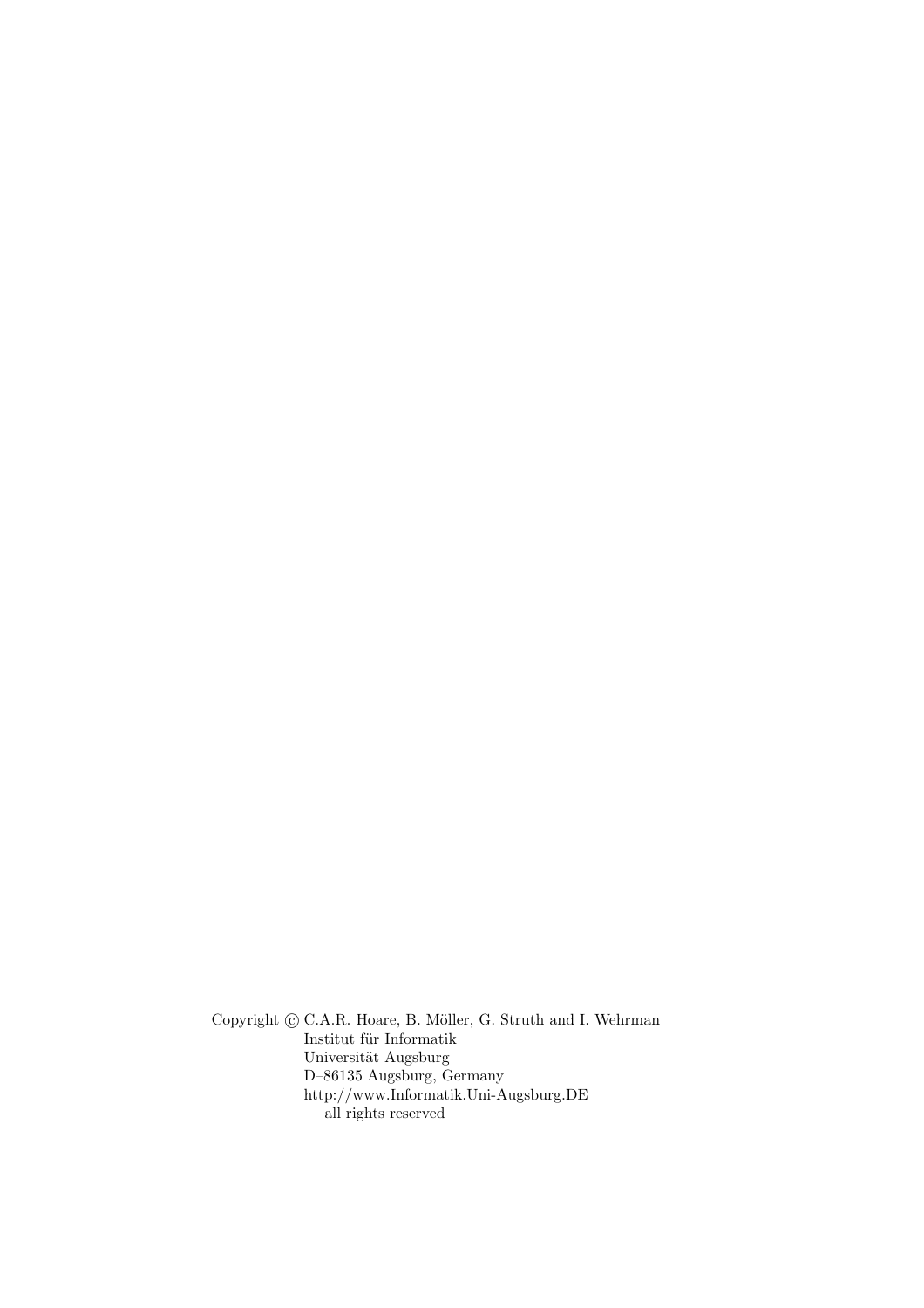## Foundations of Concurrent Kleene Algebra

C.A.R. Hoare<sup>1</sup>, B. Möller<sup>2</sup>, G. Struth<sup>3</sup>, and I. Wehrman<sup>4</sup>

<sup>1</sup> Microsoft Research, Cambridge, UK Universität Augsburg, Germany <sup>3</sup> University of Sheffield, UK <sup>4</sup> University of Texas at Austin, USA

Abstract. A Concurrent Kleene Algebra offers two composition operators, one that stands for sequential execution and the other for concurrent execution [9]. In this paper we investigate the abstract background of this law in terms of independence relations on which a concrete trace model of the algebra is based. Moreover, we show the interdependence of the basic properties of such relations and two further laws that are essential in the application of the algebra to a Jones style rely/guarantee calculus. Finally we reconstruct the trace model in a more abstract setting based on the notion of atoms from lattice theory.

## 1 Introduction

A Concurrent Kleene Algebra (CKA) is one which offers two composition operators, one that stands for sequential execution and the other for concurrent execution. They are related by an inequational form of the exchange law  $(a \circ b) \bullet (c \circ d) = (a \bullet c) \circ (b \bullet d)$  of two-category or bicategory theory (e.g. [16]).

The applicability of the algebra to a partially-ordered trace model of program execution semantics and to the validation familiar proof rules for sequential programs (Hoare triples) and for concurrent programming (Jones's rely/guarantee calculus) is shown in [9]. The mentioned trace model is based on a dependence relation between atomic events.

In the present paper we investigate how the laws of concurrent Kleene algebra reflect this relation; we show that two central laws are equivalent to its transitivity and acyclicity, resp. The traces obeying a generalised version of the second law are characterised in terms of convexity w.r.t the dependence relation. Moreover we introduce the notion of an event-based concurrent Kleene algebra which is a more abstract version of the concrete trace model, based on the notions of atoms and irreducible elements. We show that in such algebras the dependence relation can be recovered from the operations of sequential and concurrent composition. Most of our reasoning has been checked by computer.

Sect. 2 summarises the definitions of the trace model and its essential operators. In Sect. 3 we develop an abstract calculus of independence relations, both in formulas and diagrammatic rules. Sect. 4 presents quantales as a fundamental structure and gives the axiomatisation of CKAs in terms of quantales. Sect. 5 gives a definition of invariants as used in the mentioned rely/guarantee calculus. In Sect. 6 we establish the equivalence of two fundamental laws with (weak) acyclicity and transitivity of the basic dependence relation. Sect. 7 presents a simplified rely/guarantee calculus. Finally, Sect. 8 develops the notion of eventbased CKAS and reconstructs the trace model and the dependence relation in terms of that notion. Appendix A summarises the laws characterising the various structures involved. Appendix B we show a typical input file for the automated theorem prover Prover9 [17] with which all the algebraic proofs have been reconstructed automatically.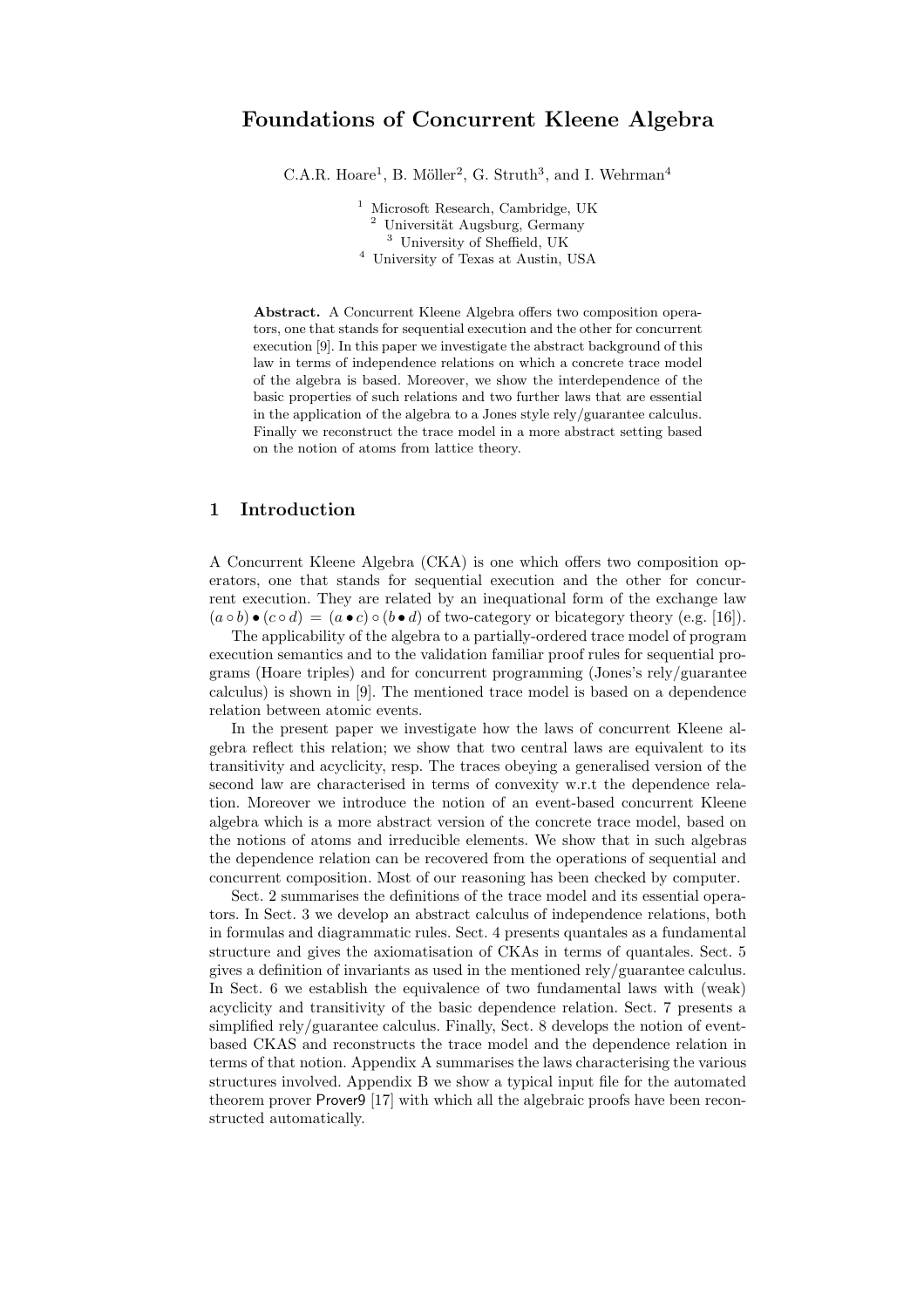## 2 Operations on Traces and Programs

In this section we present a concrete model of Concurrent Kleene Algebra which serves as a motivation of the abstract algebraic treatment in the later sections.

We assume a set EV of event occurrences and a dependence relation  $\rightarrow \subseteq$  $EV \times EV$  between them:  $e \rightarrow f$  indicates occurrence of a data flow or control flow from event  $e$  to event  $f$ .

**Definition 2.1** A trace is a set of events; the set of all traces over  $EV$  is  $TR(EV) =_{df} \mathcal{P}(EV)$ . A program is a set of traces; the set of all programs is  $PR(EV) =_{df} P(TR(EV)).$ 

We deliberately keep the definition of traces and programs so liberal to accommodate systems with very loose coupling of events; "conventional" linear traces can, e.g., be obtained by including time stamps into the events and defining the dependence relation such that it respects time.

Examples of very simple programs are the following. The program skip, which does nothing, is defined as  $\{\emptyset\}$ , and the program [e], which does only  $e \in EV$ , is  $\{\{e\}\}\.$  The program false  $=_{df} \emptyset$  has no traces, and therefore cannot be executed at all. It serves the rôle of the 'miracle' [18] in the development of programs by stepwise refinement.

Following  $[10]$  we will define four operators on programs  $P$  and  $Q$ :

- $P * Q$  fine-grain concurrent composition, allowing dependences between  $P$  and  $Q$ ;
- $P$ ; Q weak sequential composition, forbidding dependence of P on Q;
- $P \| Q$  disjoint parallel composition, with no dependence in either direction;

 $P \parallel Q$  alternation – exactly one of P or Q is executed, if possible.

To express the restrictions in this list we introduce the following independence relation.

**Definition 2.2** For traces  $tp$ ,  $tq$  we define the *independence relation* by

$$
tp \nightharpoonup tq \Leftrightarrow_{df} \neg \exists p \in tp, q \in tq : q \rightarrow p .
$$

Viewing  $tp$  as a set of events that should occur before all the ones in  $tq$ , one can read  $tp \nightharpoonup tq$  as the requirement that tp must not depend on its "future" tq.

Now, for each operator  $\circ \in \{*, : , \|, \| \}$  we define an associated binary relation  $\phi$ ) between traces such that for programs  $P, Q$  we can define generically

$$
P \circ Q =_{df} \{tp \cup tq \mid tp \in P \land tq \in Q \land tp \circ) tq \} . \tag{1}
$$

From this definition it is immediate that ◦ distributes through arbitrary unions of families of programs and hence is ⊂-isotone and false-strict, i.e., false  $\circ P =$ false = P ∘ false. Moreover, skip is a neutral element for ∘, i.e.,

$$
\mathsf{skip} \circ P = P = P \circ \mathsf{skip} \,. \tag{2}
$$

Finally, if  $(\circ)$  is symmetric then  $\circ$  is commutative.

Now the above informal descriptions are captured by the definitions

$$
tp (*) tq \Leftrightarrow_{df} tp \cap tq = \emptyset ,\ntp (;) tq \Leftrightarrow_{df} tp (*) tq \wedge tp \nleftrightarrow tq ,\ntp (||) tq \Leftrightarrow_{df} tp (;) tq \wedge tq \nleftrightarrow tp ,\ntp (||) tq \Leftrightarrow_{df} tp = \emptyset \vee tq = \emptyset .
$$

It is clear that  $(||) \subseteq (||) \subseteq (x) \subseteq (*)$  and that  $(*)$  and  $(||)$  are symmetric.

Another essential operator is the union operator which again is ⊆-isotone and distributes through arbitrary unions. However, it is not false-strict.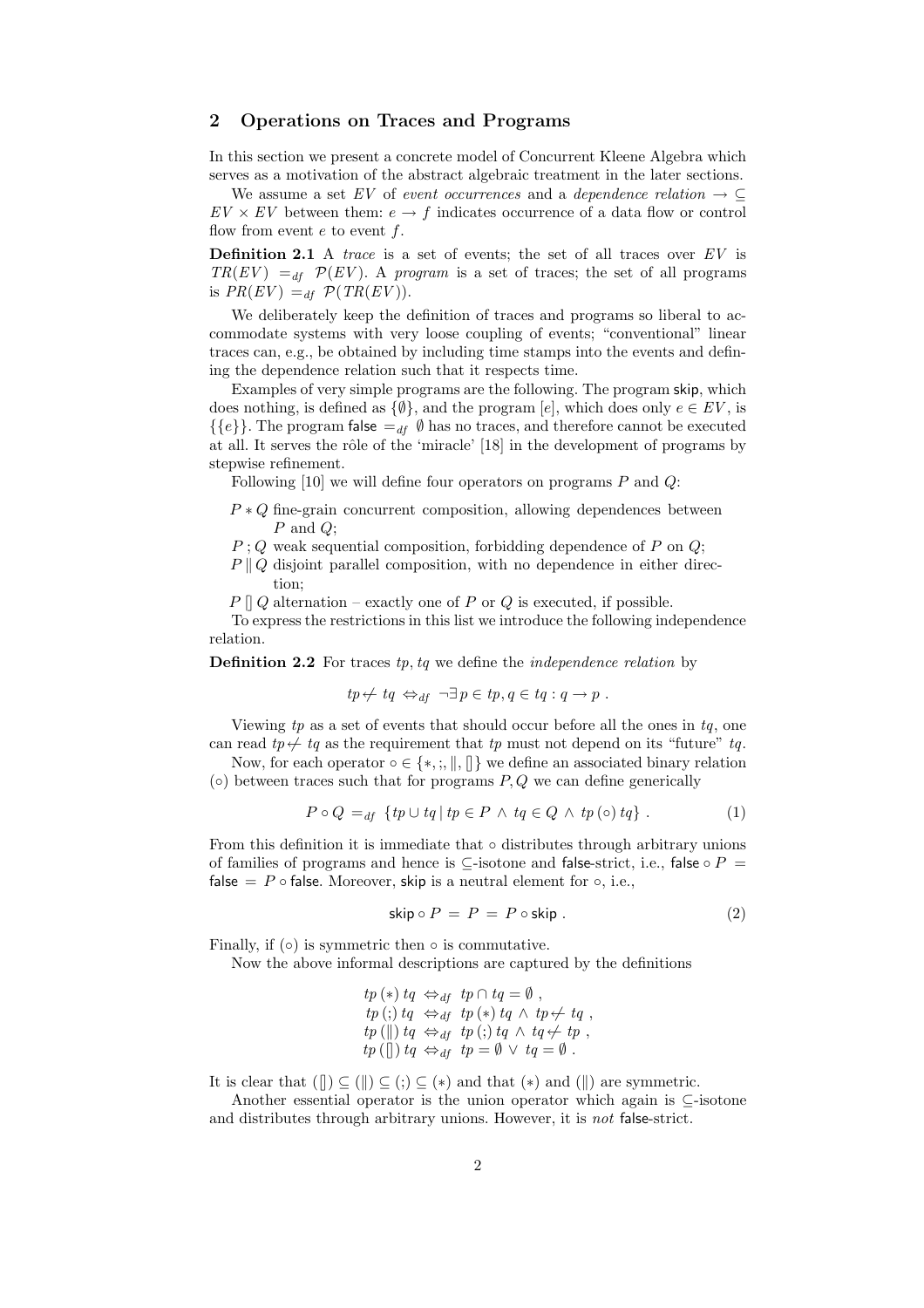By the Tarski-Kleene fixpoint theorems hence all recursion equations involving only the operations mentioned have ⊆-least solutions which can be approximated by the familiar fixpoint iteration starting from false. Use of union in such a recursion enables non-trivial fixpoints.

#### 3 Independence Calculus and Exchange Laws

To prove the most essential laws about the interaction of our operators we now give a slightly more abstract treatment. We start by observing that an equivalent relation-algebraic formulation of the independence relation  $\neq$  is  $tp \neq tq \Leftrightarrow$  $tp \times tq \cap \rightarrow^{\sim} = \emptyset$ , where  $\rightarrow^{\sim}$  is the converse of  $\rightarrow$ . By straightforward set theory this entails

$$
(tp \cup tq) \neq tr \Leftrightarrow tp \neq tr \wedge tq \neq tr ,\ntp \neq (tq \cup tr) \Leftrightarrow tp \neq tq \wedge tp \neq tr .
$$

It turns out that these bilinearity properties are the essence of the characteristic laws about the interplay of our various operators. This motivates the following definition.

**Definition 3.1** An *aggregation algebra*, a structure  $(A,+)$  consisting of a set A and a binary operation  $+: A \times A \rightarrow A$ . An *independence relation* on an aggregation algebra is a bilinear relation  $R \subseteq A \times A$ , i.e.,

$$
(p+q) R r \Leftrightarrow p R r \wedge q R r ,
$$
  

$$
p R (q+r) \Leftrightarrow p R q \wedge p R r .
$$

In our example of traces and programs,  $A$  would be the set of traces and  $+$ would be trace union. For now, we will however consider an aggregation algebra as absolutely free, i.e., + need not satisfy any laws. Later we will need aggregation algebras that are (commutative) semigroups or monoids. The first condition on R says that an aggregate  $p + q$  is independent of r iff both its parts p and q are independent of  $r$ . The second condition says that  $p$  is independent of the aggregate  $q + r$  iff it is independent of both its parts, q and r. An independence relation on  $(TR(EV), \cup)$  is  $\neq$ .

We can visualise the independence conditions by the following diagrams.



The ovals display aggregates. The letters in the ovals represent the entities that form their parts. In the first diagram, the oval around  $p$  and  $q$  denotes the aggregate  $p + q$ . The arrows denote the independence relation R, where the sign [ means that any flow of dependence is blocked there. In the leftmost diagram, the arrow relates the aggregate  $p + q$  to r, hence the aggregate formed by p and  $q$  is independent of  $r$ . In its neighbour diagram, there is no aggregate and both  $p$  and  $q$  are related to  $r$ , hence independent of  $r$ . The equivalence between the diagrams visualises the first bilinearity law. Analogous remarks apply to the second pair of diagrams.

An important tool for a uniform treatment of our operators from Sect. 2 is the following lemma, whose proof is straightforward.

#### Lemma 3.2

- 1. The set of independence relations on an aggregation algebra is closed under intersection.
- 2. The relations  $(*), (;), (||)$  and  $(||)$  are independence relations on  $(TR(EV), \cup)$ .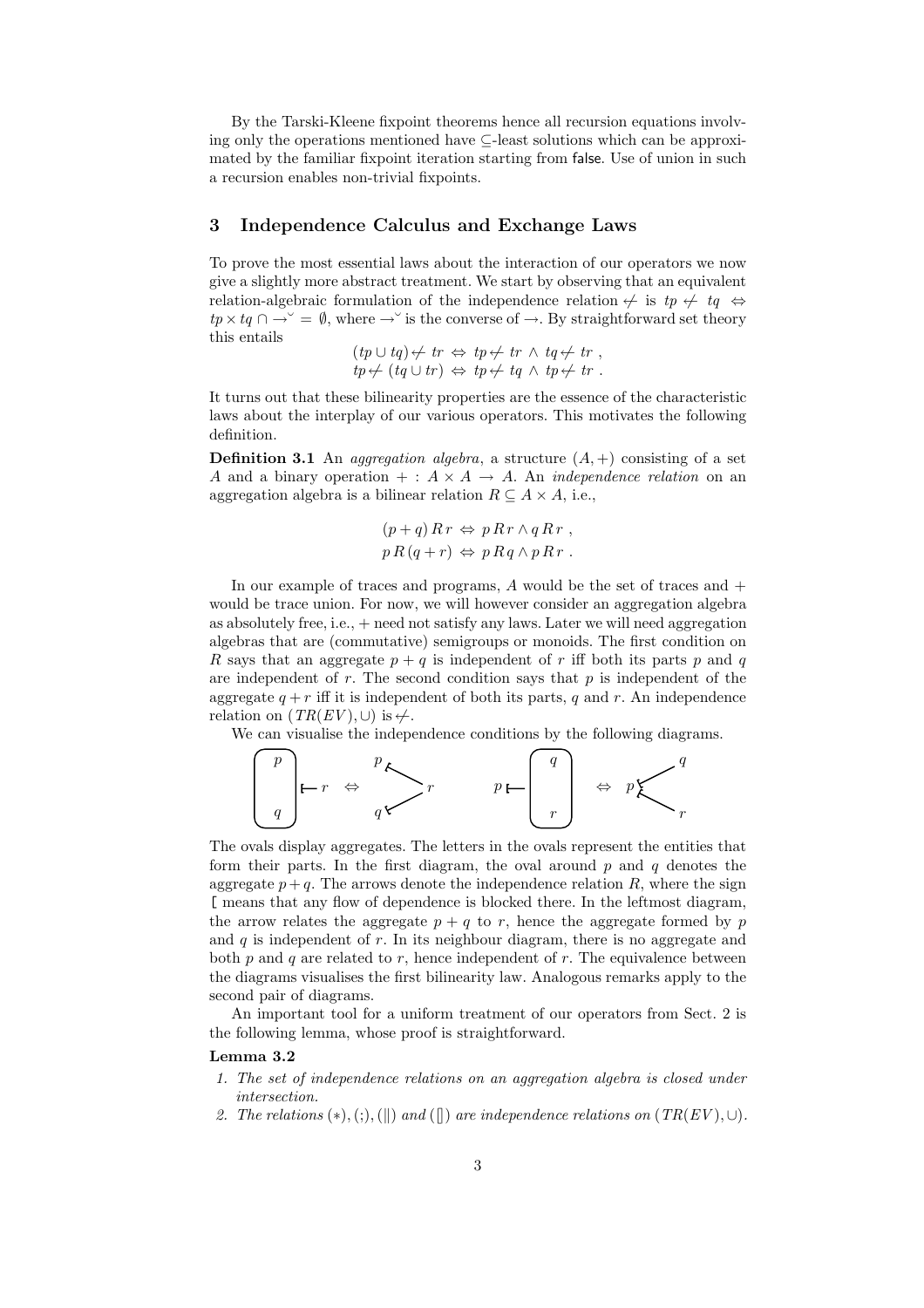We now consider the interplay of two independence relations  $R$  and  $S$  on an aggregation algebra A.

**Lemma 3.3** Let  $R$  and  $S$  be independence relations on an aggregation algebra  $(A, +)$  such that  $R \subseteq S$ . Then

1.  $(p+q) R r \wedge p S q \Rightarrow p S (q+r) \wedge q R r$ . 2.  $p R (q + r) \wedge q S r \Rightarrow (p + q) S r \wedge p R q$ .

Proof.

$$
(p+q) R r \wedge pSq \Leftrightarrow p R r \wedge q R r \wedge pSq
$$
  
\n
$$
\Rightarrow p S r \wedge q R r \wedge p Sq
$$
  
\n
$$
\Leftrightarrow q R r \wedge p S (q+r).
$$
  
\n
$$
p R (q+r) \wedge q S r \Leftrightarrow p R q \wedge p R r \wedge q S r
$$
  
\n
$$
\Rightarrow p R q \wedge p S r \wedge q S r
$$
  
\n
$$
\Leftrightarrow p R q \wedge (p+q) S r.
$$

Obviously, we now must introduce two different kinds of arrows in diagrams. The first law can be visualised as

$$
\boxed{p \longleftarrow q} \longmapsto p \longmapsto \boxed{q \longmapsto}
$$

The second law looks similar. A diagrammatic proof of the first law is

$$
\begin{array}{c}\nP \\
\downarrow \\
q\n\end{array}\n\Bigg|_{r-r} \Leftrightarrow \int_{q+r}^{p} \sim \sum r \Rightarrow p \sim \left(\begin{array}{c}\nq \\
\uparrow \\
\downarrow \\
r\n\end{array}\right) \Leftrightarrow p \leftarrow \left(\begin{array}{c}\nq \\
\uparrow \\
\downarrow \\
r\n\end{array}\right)
$$

A simple consequence is the following.

Corollary 3.4 Let R be an independence relation on an aggregation algebra  $(A, +)$ . Then

$$
(p+q) R r \wedge p R q \Leftrightarrow q R r \wedge p R (q+r).
$$
  

$$
\boxed{p \longmapsto q} \longmapsto r \Leftrightarrow p \longmapsto \boxed{q \longmapsto}
$$

*Proof.* Set  $S = R$  in Lemma 3.3. □

We can also prove the following *exchange laws* which are crucial for concurrent Kleene algebra. Again, we write  $R<sup>o</sup>$  for the relational converse of R.

**Theorem 3.5** Let  $R$  and  $S$  be independence relations on an aggregation algebra  $(A, +)$  such that  $R \subseteq S$  and S is symmetric. Then

$$
(p+q) R (r+s) \wedge p S q \wedge r S s \Rightarrow p R r \wedge q R s \wedge (p+r) S (q+s) .
$$

Proof.

$$
(p+q) R (r+s) \wedge p S q \wedge r S s
$$
  
\n
$$
\Leftrightarrow p R r \wedge q R r \wedge p R s \wedge q R s \wedge p S q \wedge r S s
$$
  
\n
$$
\Rightarrow p R r \wedge q S r \wedge p S s \wedge q R s \wedge p S q \wedge r S s
$$
  
\n
$$
\Rightarrow p R r \wedge q R s \wedge r S q \wedge (p+r) S (s) \wedge p S q
$$
  
\n
$$
\Rightarrow p R r \wedge q R s \wedge (p+r) S (q) \wedge (p+r) S (s)
$$
  
\n
$$
\Leftrightarrow p R r \wedge q R s \wedge (p+r) S (q+s) .
$$

⊓⊔

⊓⊔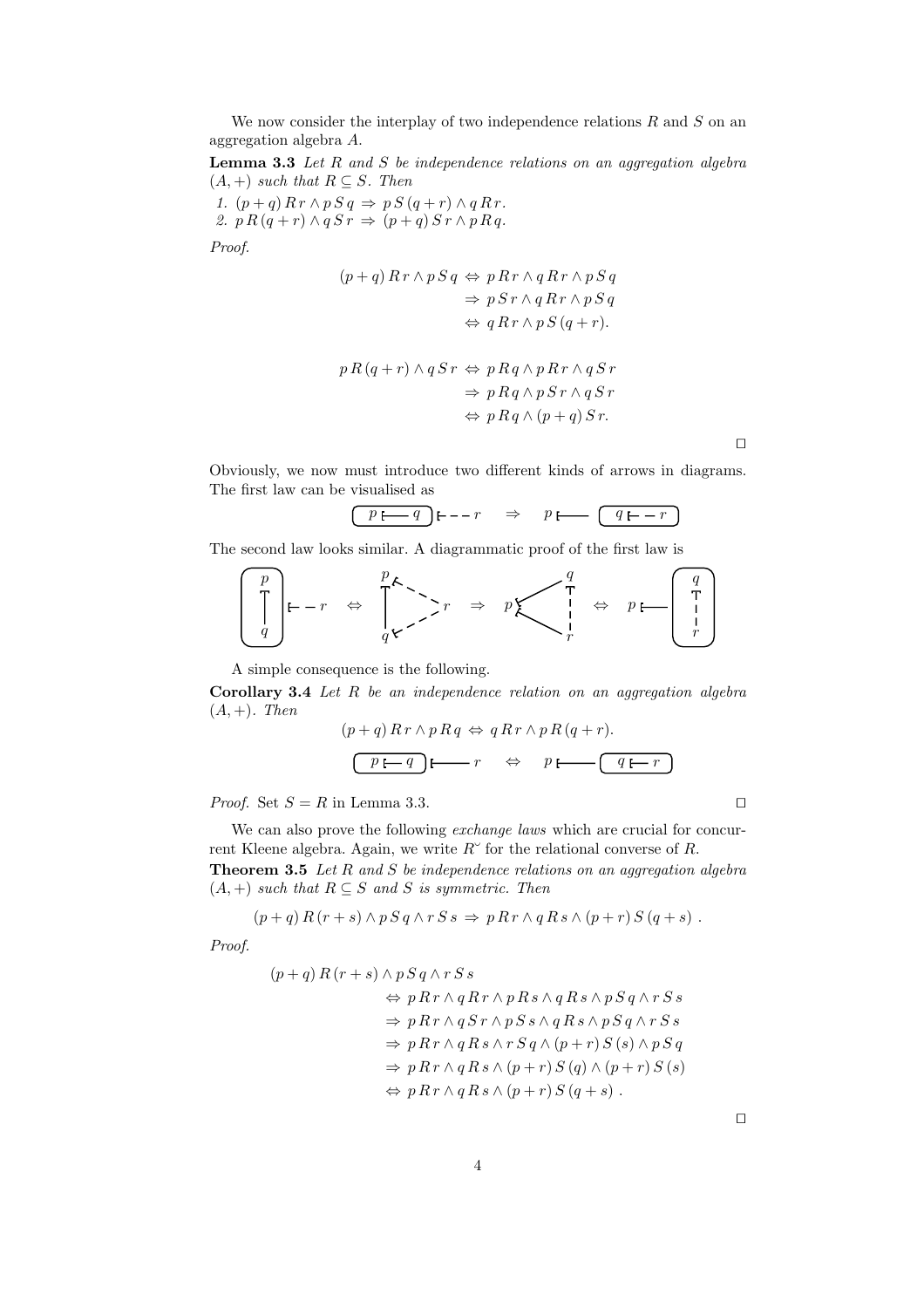The diagrammatic statement of the exchange law (neglecting hypotheses) is

$$
\begin{array}{c}\nP \\
\downarrow \\
q\n\end{array}\n\bigg| \leftarrow\n\begin{array}{c}\nP \\
\downarrow \\
s\n\end{array}\n\bigg| \rightarrow\n\begin{array}{c}\nP + -r \\
\downarrow \\
q + -s\n\end{array}
$$

A diagrammatic proof is

$$
\begin{bmatrix} p \\ \begin{bmatrix} r \\ q \end{bmatrix} \vdash -\begin{bmatrix} r \\ \begin{bmatrix} r \\ \end{bmatrix} & \Leftrightarrow & \begin{bmatrix} p & \vdash -r \\ \begin{bmatrix} r & \vdash \\ r & \end{bmatrix} \\ s & q & \end{bmatrix} \Rightarrow & \begin{bmatrix} p & \vdash -r \\ \begin{bmatrix} r & \vdash \\ r & \end{bmatrix} \\ q & \vdash -r & s \end{bmatrix} & \Leftrightarrow & \begin{bmatrix} p & \vdash -r \\ \begin{bmatrix} r & \vdash \\ r & \end{bmatrix} \\ q & \doteq & \begin{bmatrix} r & \vdash -r \\ \end{bmatrix} \end{bmatrix}
$$

As immediately obvious from the diagrams, the hypotheses also entail

$$
(p+q) R (r+s) \wedge p S q \wedge r S s \Rightarrow p R s \wedge q R r \wedge (p+s) S (q+r).
$$
 (3)

The proofs in this section, logical and diagrammatical, are only intended to give a flavour of the approach. In fact, the former ones have all been automated, hence formally verified, with Prover [17] and could as well have been omitted. Proofs at this level of complexity present no obstacle to ATP systems.

We now apply our results to our special aggregation algebra  $(TR(EV), \cup)$ .

#### Lemma 3.6  $Let \circ, \bullet \in \{*, ;, \|, \| \}.$

1. If  $(\bullet) \subseteq (\circ)$  and  $(\circ)$  is symmetric then  $(P \circ Q) \bullet (R \circ S) \subseteq (P \bullet R) \circ (Q \bullet S)$ . 2. If  $(\bullet) \subseteq (\circ)$  then  $(P \circ Q) \bullet R \subseteq P \circ (Q \bullet R)$  and  $P \bullet (Q \circ R) \subseteq (P \bullet Q) \circ R$ . 3.  $\circ$  is associative.

Proof.

1. For traces  $tp \in P$ ,  $tq \in Q$ ,  $tr \in R$ ,  $ts \in S$  we have by (1) and Theorem 3.5

 $(tp \cup tq) \cup (tr \cup ts) \in (P \circ Q) \bullet (R \circ S)$  $\Leftrightarrow tp(\circ) \nmid q \wedge tr(\circ) \nmid ts \wedge (tp \cup tq))(\bullet) (\nmid tr \cup ts)$  $\Rightarrow tp(\bullet)tr \wedge tq(\bullet)ts \wedge (tp \cup tr))(\circ)(tq \cup ts)$  $\Leftrightarrow$   $(tp \cup tr) \cup (tq \cup ts) \in (P \bullet R) \circ (Q \bullet S)$ .

Since  $(tp \cup tq) \cup (tr \cup ts) = (tp \cup tr) \cup (tq \cup ts)$ , we are done.

2. Similar to the proof of Part 1, using Lemma 3.3. 3. Use the two previous laws with  $\bullet = \circ$ . □

A particularly important special case of Part 1 is the exchange law

$$
(P * Q) ; (R * S) \subseteq (P : R) * (Q : S) . \tag{4}
$$

In the remainder of this paper we shall no longer deal with the less interesting operators  $\parallel$  and  $\parallel$ .

## 4 Quantales and Concurrent Kleene Algebras

We now abstract further from the concrete example of traces and programs.

**Definition 4.1** A semiring is a structure  $(S, +, 0, \cdot, 1)$  such that  $(S, +, 0)$  is a commutative monoid,  $(S, \cdot, 1)$  is a monoid, multiplication distributes over addition in both arguments and 0 is a left and right annihilator with respect to multiplication  $(a \cdot 0 = 0 = 0 \cdot a)$ . A semiring is *idempotent* if its addition is.

In an idempotent semiring, the relation  $\leq$  defined by  $a \leq b \Leftrightarrow_{df} a + b = b$  is a partial ordering, in fact the only partial ordering on S for which 0 is the least element and for which addition and multiplication are isotone in both arguments. It is therefore called the *natural ordering* on  $S$ . This makes  $S$  into a semilattice with addition as join and least element 0.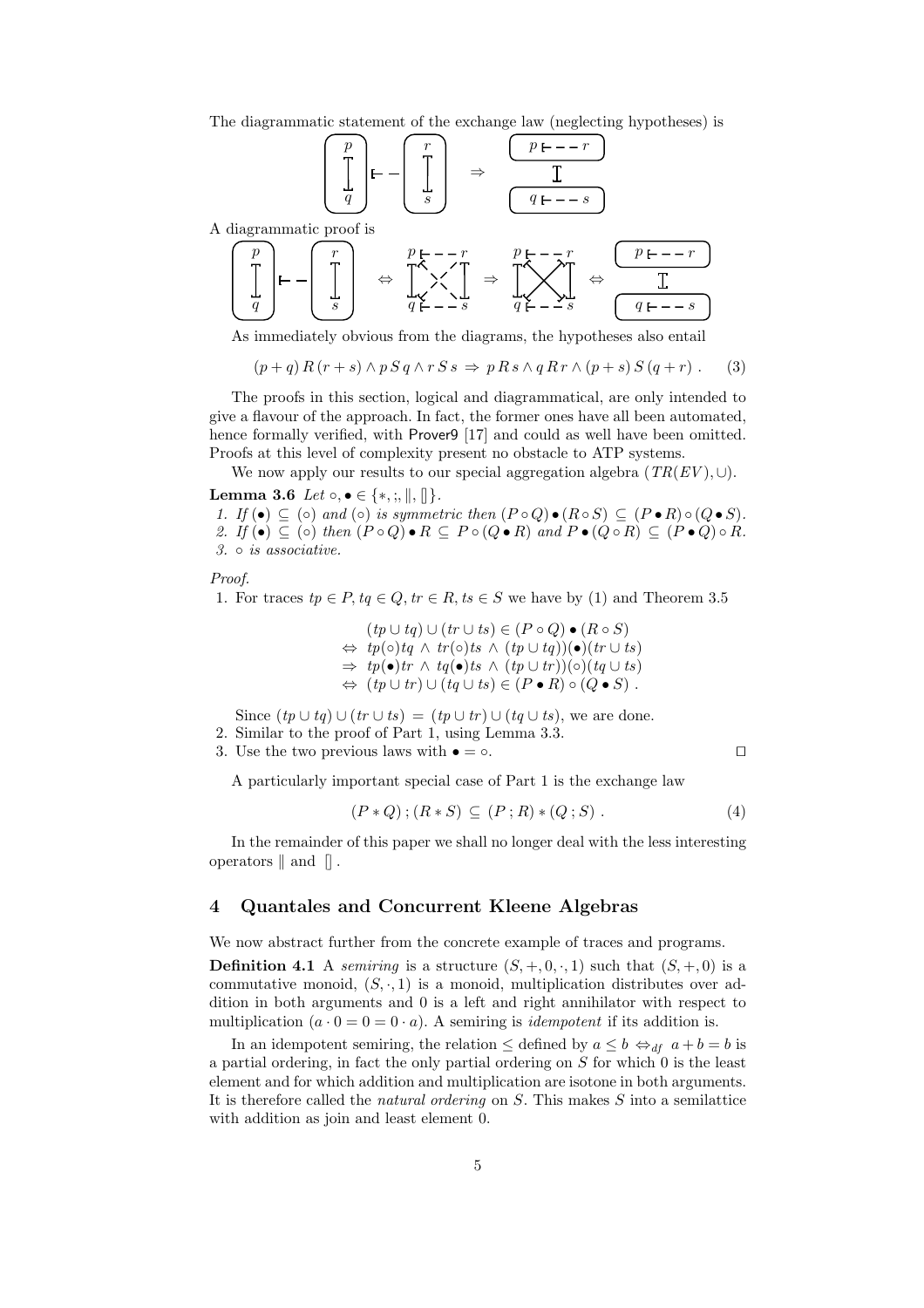**Definition 4.2** A quantale [19] or standard Kleene algebra [5] is an idempotent semiring that is a complete lattice under the natural order and in which composition distributes over arbitrary suprema.

Let now  $PR(EV)$  denote the set of all programs over the event set  $EV$ . From the observations in Sect. 2 the following is immediate:

Lemma 4.3  $(PR(EV), \cup, false, *, skip)$  and  $(PR(EV), \cup, false, ; skip)$  both are quantales.

In a quantale S, finite and infinite iteration  $*$  and  $\omega$  are defined by

$$
a^* = \mu x \cdot 1 + a \cdot x \;, \qquad a^{\omega} = \nu x \cdot a \cdot x \;,
$$

where  $\mu$  and  $\nu$  denote the least and greatest fixpoint operators. The star used here is not to be confused with the separation operator ∗ above; it should also be noted that  $a^{\omega}$  in [1] corresponds to  $a^* + a^{\omega}$  in the quantale setting.

It is well known that then  $(S, +, \cdot, 0, 1, *)$  forms a Kleene algebra [13]. From this we obtain many useful laws for free. As instances we mention

$$
a^* \cdot a^* = (a^*)^* = a^*
$$
,  $(a \cdot b)^* \cdot a = a \cdot (b \cdot a)^*$ ,  $(a+b)^* = a^* \cdot (b \cdot a^*)^*$ .

Since in a quantale the function defining star is continuous, Kleene's fixpoint theorem shows that  $a^* = \bigsqcup_{i \in \mathbb{N}} a^i$ . Moreover, we have the star induction rules

$$
b + a \cdot x \le x \implies a^* \cdot b \le x , \qquad b + x \cdot a \le x \implies b \cdot a^* \le x . \tag{5}
$$

Hence in  $(PR(EV), \cup, \text{false}, \ast, \text{skip})$  and  $(PR(EV), \cup, \text{false}, \ddots, \text{skip})$  the program  $P^*$  consists of all finite disjoint unions and all finite sequential compositions of traces in P, resp. In the latter case  $P^*$  is denoted by  $P^{\infty}$  in [10].

If, in addition, the complete lattice  $(S, \leq)$  in a quantale is completely distributive, i.e., if + distributes over arbitrary infima, then  $(S, +, \cdot, 0, 1, *, \omega)$  forms an omega algebra [4]. Again this entails many useful laws, e.g.,

$$
(a \cdot b)^{\omega} = a \cdot (b \cdot a)^{\omega} , \qquad (a+b)^{\omega} = a^{\omega} + a^* \cdot b \cdot (a+b)^{\omega} .
$$

Since  $PR(EV)$  is a power set lattice, it is completely distributive. Hence both program quantales also admit infinite iteration with all its laws. The infinite iteration  $\omega$  in  $(PR(EV), \cup, \text{false}, \ast, \text{skip})$  is similar to the unbounded parallel spawning  $P$  in the  $\pi$ -calculus [21]. The abstract combination of two quantales leads to the following definition [9].

**Definition 4.4** A concurrent Kleene algebra  $CKA$  is a structure  $(S, +, 0, *, :, 1)$ such that  $(S, +, *, 0, 1)$  and  $(S, +, ; 0, 1)$  are quantales linked by the exchange axiom

$$
(a * b) ; (c * d) \leq (b ; c) * (a ; d) .
$$

Compared with the original exchange law (4) this one has its free variables in a different order. This does no harm, since the concrete ∗ operator on programs is commutative and hence satisfies the above law as well. Hence we have

Corollary 4.5  $(PR(EV), \cup, \text{false}, *, ; , \text{skip})$  is a CKA.

The reason for our formulation of the exchange axiom here is that this form of the law implies commutativity of  $*$  as well as  $a$ ;  $b \le a * b$  and hence saves two axioms. We list some important consequences of this axiomatisation; the proofs are given in [9].

Lemma 4.6 In a CKA the following laws hold.

- 1.  $a * b = b * a$ .
- 2.  $(a * b)$ ;  $(c * d) \leq (a : c) * (b : d)$ .
- 3.  $a : b < a * b$ .
- 4.  $(a * b)$ ;  $c \leq a * (b; c)$ .
- 5.  $a:(b*c) < (a:b)*c$ .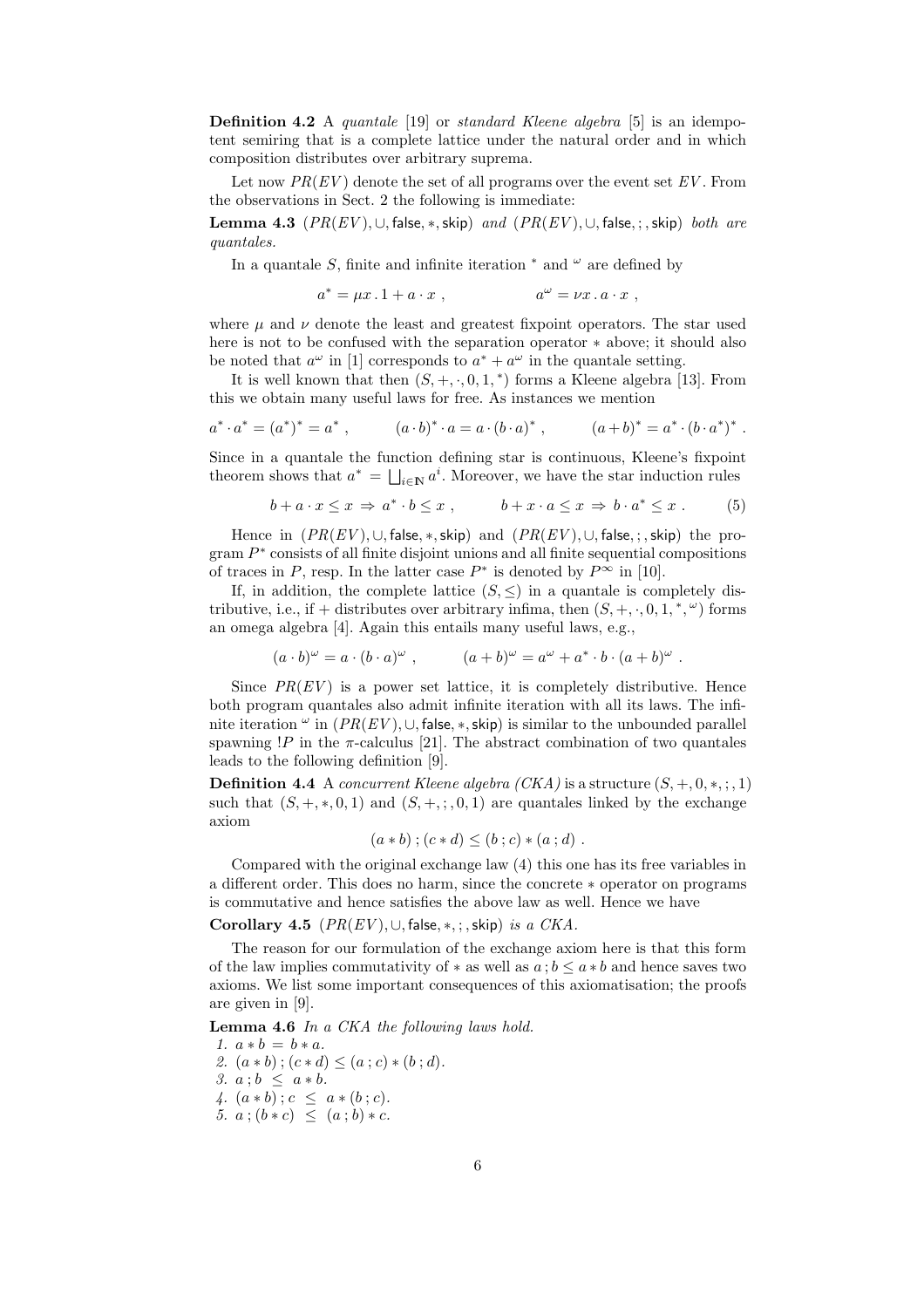## 5 Invariants

For the further development we need to deal with the set of events a program may use.

**Definition 5.1** A power invariant is a program R of the form  $R = \mathcal{P}(E)$  for a set  $E \subseteq EV$  of events.

It consists of all possible traces that can be formed from events in E and hence is the most general program using only those events. The smallest power invariant is skip =  $\mathcal{P}(\emptyset)$ . The term "invariant" expresses that often a program relies (whence the name  $R$ ) on the assumption that its environment only uses events from a particular subset, i.e., preserves the invariant of staying in that set. We will now investigate the properties of power invariants.

To this end we want to define a function that forms from a program the smallest invariant containing it. We denote, for a program P, by  $|P| =_{df} \bigcup P$ the set of all events occurring in traces of  $P$ ; when convenient,  $|P|$  can also be considered as a trace.

It is straightforward to check that  $\lfloor \cdot \rfloor$  distributes through arbitrary unions. Hence it has an upper adjoint  $F$ , defined by the Galois connection

$$
P \subseteq F(X) \Leftrightarrow |P| \subseteq X .
$$

This entails  $F(X) = \mathcal{P}(X)$  and  $|\mathcal{P}(X)| = X$ . Moreover, as adjoints of a Galois connection,  $\mathcal{P}(\square)$  and  $|\square|$  are  $\subseteq$ -isotone. Setting  $X = |P|$  we obtain  $P \subseteq \mathcal{P}(|P|)$ . Finally,  $\mathcal{P}(X) \subseteq \mathcal{P}(Y) \Leftrightarrow X \subseteq Y$ .

Motivated by the above remarks we now define  $\mathsf{INV}(P) =_{df} \mathcal{P}(|P|)$ . Then  $\text{INV}(P)$  is the most general program that can be formed from the events of P. As a composition of isotone functions, INV is isotone again.

An *invariant* is a program R with  $R = \text{INV}(R)$ . This means that invariants are fixpoints of an isotone function and hence form a complete lattice under the inclusion order.

The operation  $\nabla$  from [10] and INV are interdefinable. To this end we set SINGLES(P) =  $_{df}$  {{ $e$ } : { $e$ }  $\in$  P}. Then

$$
INV(SINGLES(Q)) = Q \nabla Q, \qquad Q \nabla R = INV(SINGLES(Q \cup R)).
$$

We shall use INV, since it leads to simpler and more intuitive formulations. We give a few useful properties of INV.

#### Theorem 5.2

- 1.  $INV(P)$  is the smallest invariant containing  $P$ .
- 2. INV(INV(P)) = INV(P); hence INV(P) is an invariant.
- 3. INV is a closure operator.
- 4. skip ⊆ INV $(P)$ .
- *Proof.* 1. We have already seen above that  $P \subseteq \mathsf{INV}(P)$ . Let S be another invariant with  $P \subseteq S$ . Then, by isotony of INV and the definition of invariants,  $INV(P) \subseteq INV(S) = S.$
- 2. Since, as remarked above,  $|\mathcal{P}(X)| = X$ , we have

$$
INV(INV(P)) = P(|P(|P|)|) = P(|P|) = INV(P).
$$

- 3. By Part 1 INV is extensive. By the Galois connection it is isotone and by Part 2 it is idempotent.
- 4. Immediate from the definition of INV. ⊓⊔

Since INV is a closure operator we have the following (see e.g. [3]).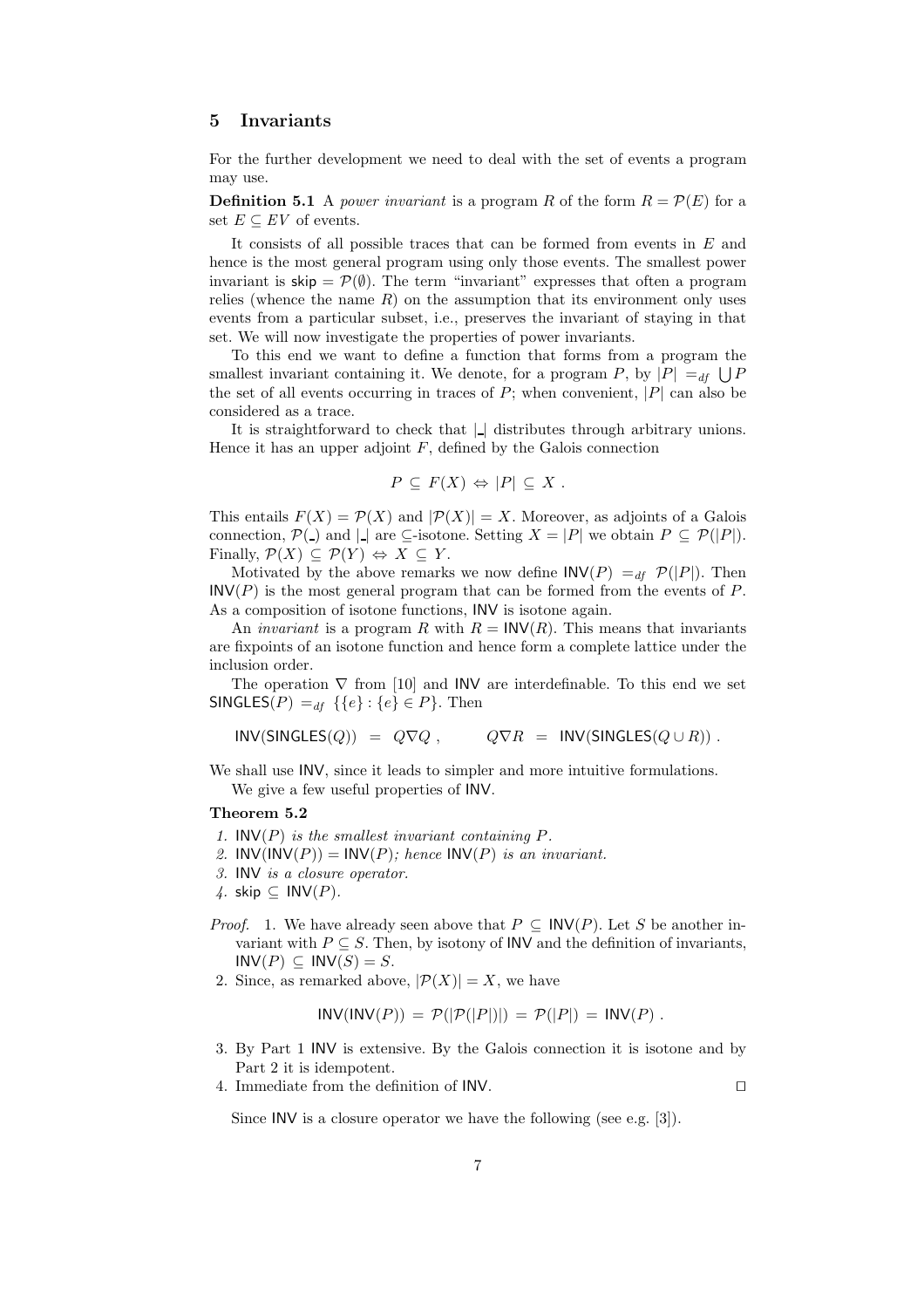**Corollary 5.3** For set R of power invariants,  $\bigcap \mathcal{R}$  and  $INV(\bigcup \mathcal{R})$  are the meet and join of  $R$  in the complete lattice of invariants, resp.

We now again abstract from the concrete case of programs.

**Definition 5.4** A CKA with invariants is a structure  $(S, +, 0, *, \ldots, 1, \iota)$  such that  $(S, +, 0, *, ; , 1)$  is a CKA and  $\iota : S \to S$  is a closure operator that additionally satisfies, for all  $a, b \in S$ ,

$$
1 \leq \iota a , \qquad \qquad \iota (a * b) \leq \iota (a + b) .
$$

An *invariant* is an element  $a \in S$  with  $t a = a$ .

In [9] a more specific view of invariants is taken: there an invariant is an element r with  $1 \leq r$  and  $r * r \leq r$ . This entails that the invariants are precisely the fixpoints of the finite iteration operator <sup>∗</sup> w.r.t. concurrent composition ∗. This still allows proving many of the above properties, but does not characterise power invariants and hence is not adequate for all purposes. However, we have the following connection.

**Lemma 5.5** Defining in a CKA  $\iota a =_{df} a^*$  makes it a CKA with invariants.

*Proof.* By standard Kleene algebra \* is a closure operator with  $1 \leq a^*$ . The remaining axiom is shown by star induction (5) and isotony as follows:

$$
(a * b)^* \le (a + b)^* \Leftarrow 1 + a * b * (a + b)^* \le (a + b)^* \Leftarrow
$$
  
1 \le (a + b)^\* \land (a + b) \* (a + b) \* (a + b)^\* \le (a + b)^\* \Leftrightarrow \text{TRUE} . \square

Again it is clear that the invariants in the abstract sense form a complete lattice with properties analogous to those of Corollary 5.3. Moreover, one has the usual Galois connection for closures (e.g. [7]):

$$
a \leq \iota b \Leftrightarrow \iota a \leq \iota b . \tag{6}
$$

With this definition we can give a uniform abstract proof of idempotence of operators on invariants.

**Theorem 5.6** Consider a CKA s with invariants. Let  $\circ$  be an isotone binary operation on s that has 1 as neutral element and satisfies  $\forall a, b : \iota (a \circ b) \subseteq$  $\iota(a + b)$ . Then for invariant r we have  $r \circ r = r$ .

*Proof.* We first show  $r \circ r \leq r$ . By extensivity of  $\iota$ , the assumption and  $r+r=r$ as well as invaraince of r we have  $r \circ r \subseteq \iota(r \circ r) \subseteq \iota r = r$ . The converse inclusion is shown by  $r = r \circ 1 \leq r \circ r$ , using neutrality of 1, the axiom  $1 \leq \iota a$ and isotony of ◦. □

Next we define the guarantee relation slightly more liberally than [10] by

$$
a
$$
guar  $b \Leftrightarrow_{df} \iota a \leq \iota b$ .

If b is an invariant, i.e.,  $b = \iota b$ , we obtain by (6)

$$
a \text{ guar } b \Leftrightarrow \iota a \le \iota b \Leftrightarrow a \le \iota b \Leftrightarrow a \le b
$$
.

We have the following properties.

#### Theorem 5.7

- 1. If  $g$  is an invariant then  $1$  guar  $g$ .
- 2. If g, g' are invariants and  $\circ$  is again an isotone binary operation satisfying  $\forall a, b : \iota(a \circ b) \leq \iota(a+b)$  then

$$
b
$$
guar  $g \wedge b'$ guar  $g' \Rightarrow (b \circ b')$ guar  $(g + g')$ .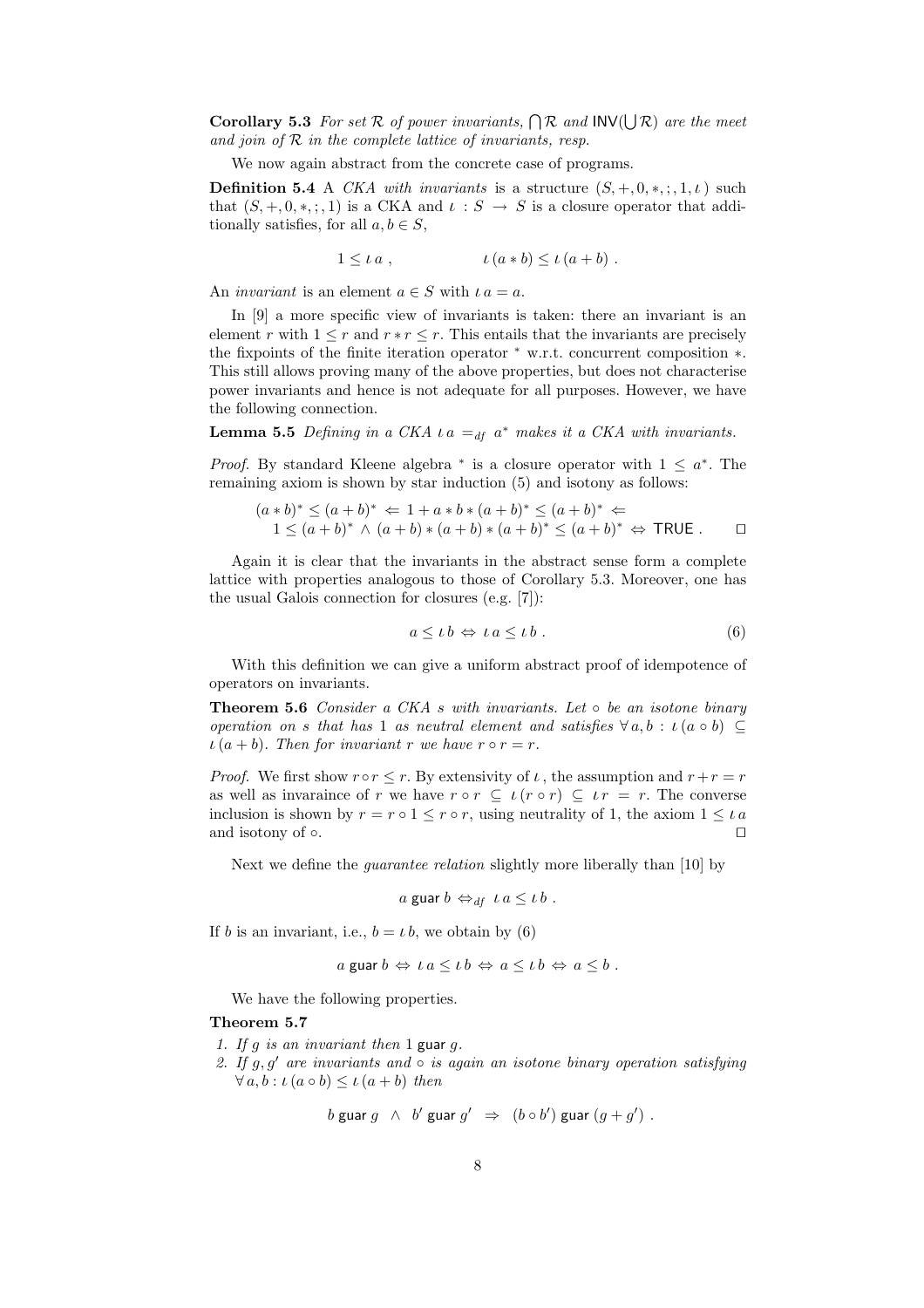3. For the concrete case of programs,  $[e]$  guar  $G \Leftrightarrow e \in |G|$ .

*Proof.* 1. Immediately, the axioms and the above remark on guar. 2. *b* guar *g* ∧ *b'* guar *g'* 
$$
\Leftrightarrow
$$
 {above remark on guar } *b* ≤ *g* ∧ *u b'* ≤ *g'*  $\Leftrightarrow$  {isotony of + } *b* + *u b'* ≤ *g* + *g'*  $\Rightarrow$  {isotony of *u* } *b*  $\Leftrightarrow$  {isotony of *u* }  $\Leftrightarrow$  {isotony of *u* }  $\Leftrightarrow$  {assumption about  $\circ$  } *b*  $\Leftrightarrow$  {assumption about  $\circ$  } *b*  $\Leftrightarrow$  {extensity of *u* }  $\Leftrightarrow$  {extensity of *u* }  $\Leftrightarrow$  {definition } *b b' b' c' d' d'*  $\Leftrightarrow$  {definition } *b b' c' d' d' e' f' f' f' f' f' f' f' f' f' f' f' f' f' f' f' f' f' f' f' f' f' f' f' f' f' f' f' f' f' f' f' f' f' f' f' f' f' f' f' f' f' f' f' f' f' f' f' f' f'*

3. By the definitions and the Galois connection for | |,

$$
[e] \text{ guar } G \Leftrightarrow \text{INV}([e]) \subseteq \text{INV}(G) \Leftrightarrow \{e\} \subseteq \text{INV}(G) \Leftrightarrow e \in |G| \ . \Box
$$

## 6 Characterising Dependence

In [9] it is shown that the definitions of ∗ and ; for concrete programs in terms of the transitive closure  $\rightarrow$ <sup>+</sup> of the dependence relation  $\rightarrow$  entail two important further laws that are essential for the rely/guarantee calculus to be presented below:

**Theorem 6.1** Let  $R = \mathcal{P}(E)$  be a power invariant in  $PR(EV)$ . 1. If  $\rightarrow$  is acyclic and  $e \in EV$  then

 $R*[e] \subseteq R; [e]; R$ .

2. If  $\rightarrow$  is transitive then for all  $P, Q \in PR(EV)$  we have

$$
R * (P; Q) \subseteq (R * P); (R * Q).
$$

But in fact, in a sense also the reverse implications hold. To formulate them we need a further notion.

**Definition 6.2** We call  $\rightarrow$  *weakly acyclic* if for all events  $e, f$ ,

$$
e \to^+ f \to^+ e \;\; \Rightarrow \;\; f = e \;,
$$

and weakly transitive if

$$
e \to f \to g \Rightarrow (e = g \lor e \to g).
$$

Weak acaclicity means that  $\rightarrow$  may at most have immediate self-loops (which cannot be "detected" by the ; operator, since it is defined in terms of distinct events only).

#### Theorem 6.3

- 1. If  $R * [e] \subseteq R$ ;  $[e]$ ; R is valid for all power invariants R and events e then  $\rightarrow$  is weakly acyclic.
- 2. If  $R * (P : Q) \subseteq (R * P)$ ;  $(R * Q)$  is valid for all power invariants R and programs  $P, Q$  then  $\rightarrow$  is weakly transitive.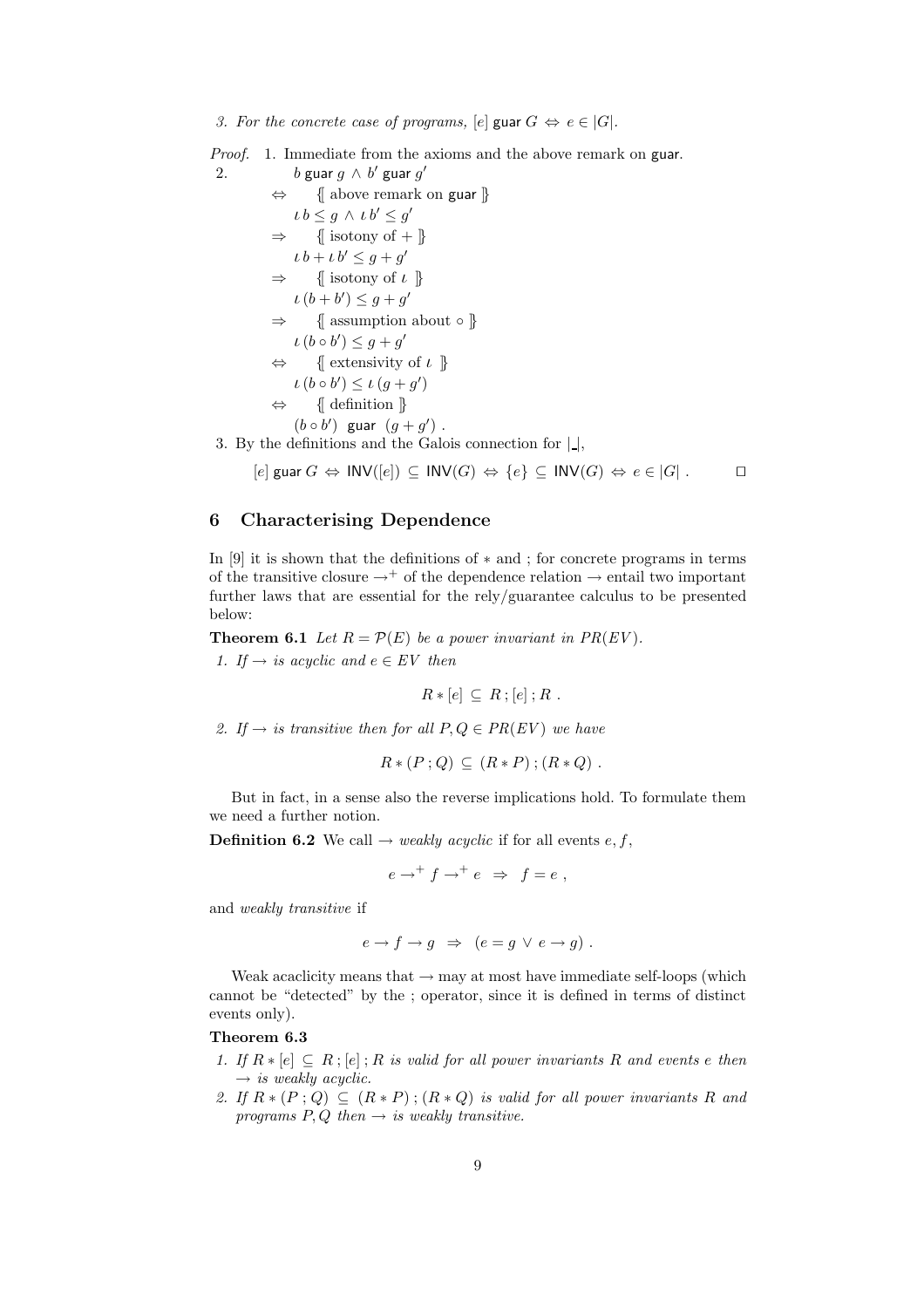Proof of Part 2.

Assume events p, q, r with  $q \to r$  and  $r \to p$  but  $q \neq p$ . This implies  $q \neq r$  and  $r \neq p$ . Assume now  $p \neq q$  and set  $P =_{df} [p], Q =_{df} [q]$  and  $R =_{df} [] \cup [r]$ . Then  $P$ ;  $Q = [p, q]$  and  $R*(P; Q) = [p, q] \cup [r, p, q]$ . Moreover,  $R*P = [p] \cup [r, p]$  and  $R * Q = [q] \cup [r, q]$ , hence  $(R * P)$ ;  $(R * Q) = [p, q]$  contradicting the assumed property. Therefore we must have  $p \leftarrow q$ . □

We abstract this into the following

**Definition 6.4** A CKA S with invariants is  $\ast$ -distributive if all invariants r and all  $a, b \in S$  satisfy

 $r * (a ; b) \leq (r * a) ; (r * b)$ .

We still have to prove Part 1. Rather than doing this directly we investigate a slightly more general property which is equivalent to an interesting property of traces more general than single-event ones.

**Definition 6.5** A trace tp is convex if for all events  $p, q \in tp$  and arbitrary event f we have

$$
p \to^+ f \to^+ q \Rightarrow f \in tp .
$$

A convex trace can be considered "closed" under dependence.

For the following lemma we introduce the auxiliary function  $dep(tp) =_{df}$  ${q \mid \exists p \in tp : q \to^+ p}$  on traces tp. Hence  $dep(tp)$  consists of all events on which some event of tp depends. Then we have

**Lemma 6.6** Let tp be a trace and assume that  $R * \{tp\} \subseteq R$ ;  $\{tp\}$ ; R holds for all power invariants R.

1. Dependence between a trace and any event outside occurs at most in one direction, i.e., for any event  $f \notin tp$  we have

$$
tp \cap dep(\lbrace f \rbrace) = \emptyset \ \lor \ \lbrace f \rbrace \cap dep(tp) = \emptyset.
$$

2. As a consequence, tp is convex.

*Proof.* 1. Set  $R =_{df} \mathcal{P}(\{f\})$ . By assumption the trace  $tr = \{f\} \in R$  can be split as  $tr = tr'$ ;  $tr''$  such that  $tr * tp = tr'$ ;  $tp$ ;  $tr''$ . **Case 1:**  $tr' = \{f\} \wedge tr'' = \emptyset$ . Hence  $tr * tp = \{f\}$ ;  $tp$ . This implies  $\{f\} \cap$ 

 $dep(tp) = \emptyset.$ **Case 2:**  $tr' = \emptyset \land tr'' = \{f\}$ . Hence  $tr * tp = tp : \{f\}$ . This implies  $tp \cap$  $dep({f}) = \emptyset.$ 

2. Suppose  $f \notin tp$ . The premise  $p \to^+ f$  implies  $p \in tp \cap dep(\lbrace f \rbrace)$  while  $f \rightarrow^+ q$  implies  $f \in \{f\} \cap \text{dep}(tp)$ . In particular, both sets are non-empty, contradicting Part 1. ⊓⊔

The case of singleton traces is covered as follows:

**Lemma 6.7** All traces  $\{e\}$  are convex if  $\rightarrow$  is weakly acyclic.

*Proof.* ( $\Rightarrow$ ) Assume  $e \rightarrow^+ f \rightarrow^+ e$ . Then by the assumed convexity of  $\{e\}$  we get  $f \in \{e\}$ , i.e.,  $f = e$ .

(  $\Leftarrow$ ) Assume  $p \to^+ f \to^+ q$  for  $p, q \in \{e\}$ , i.e.,  $e \to^+ f \to^+ e$ . Then by the assumed weak acyclicity  $f = e$ , i.e.,  $f \in \{e\}$ . □

We now want to show that also the reverse of Lemma 6.6 holds.

**Lemma 6.8** Let tp be convex. Then for all power invariants R the formula  $R * \{tp\} \subseteq R$ ;  $\{tp\}$ ; R is valid.

*Proof.* Consider some  $tr \in R$ . We need to show  $\{tr\} * \{tp\} \subseteq R$ ;  $\{tp\}$ ; R. The claim holds vacuously if  $tp \cap tr \neq \emptyset$ . Hence assume that  $tp \cap tr = \emptyset$  and set

$$
tr' =_{df} tr \cap dep(tp) , \qquad tr'' =_{df} tr - dep(tp) .
$$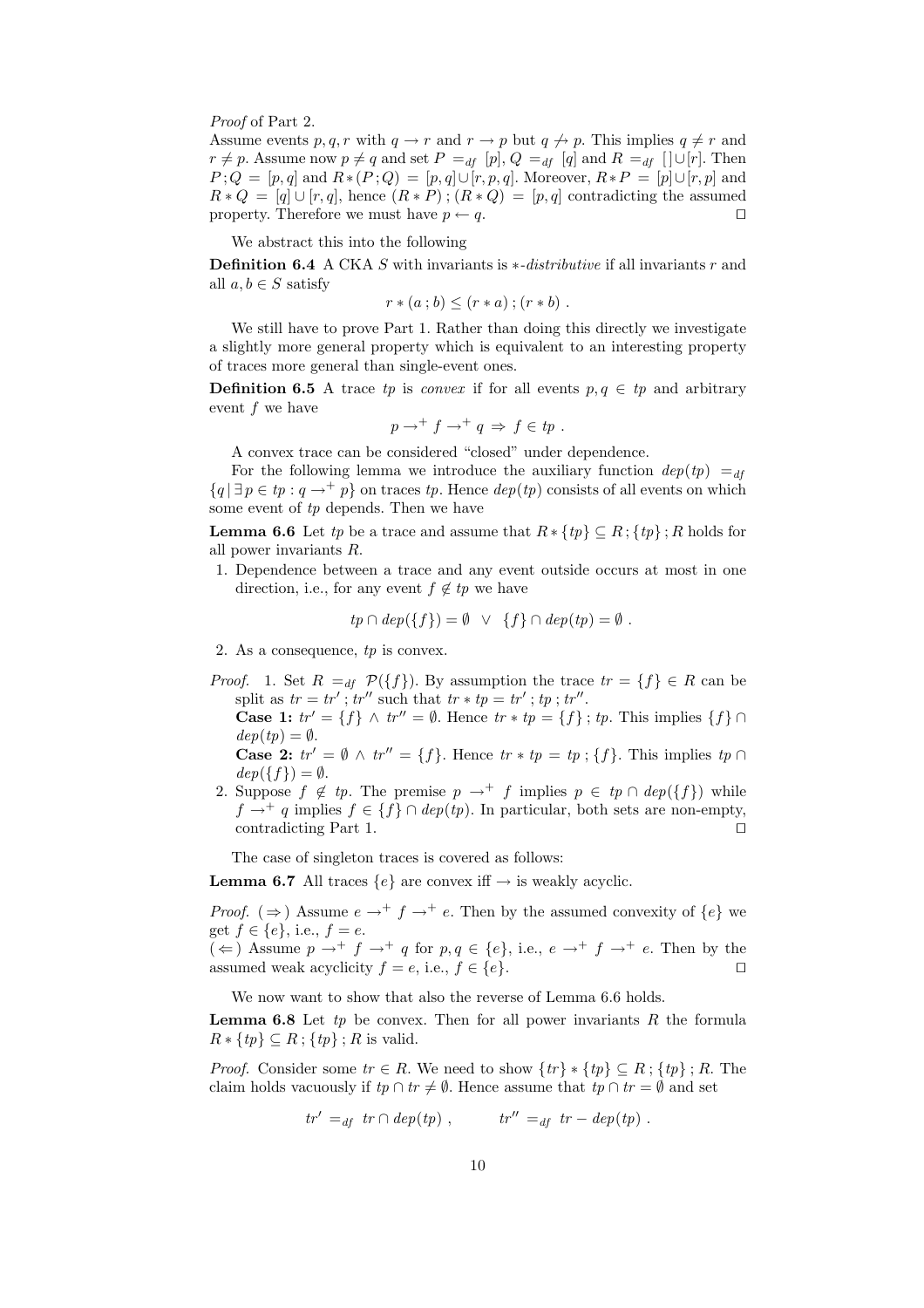In particular,  $tp \cap tr' = \emptyset$ . From Lemma 6.3 of [9] we know

$$
tr'' \cap dep(tp) = tr'' \cap dep(tr') = \emptyset.
$$

If we can show that also  $tp \cap dep(tr') = \emptyset$  we have  $\{tr\} * \{tp\} = \{tr'\}; \{tp\}; \{tr''\}$ and are done. Therefore, suppose  $p \in tp \cap dep(tr')$ , say  $p \to \dagger r$  for some  $r \in tr'$ . By definition of tr' there is a  $q \in tp$  with  $r \to^+ q$ . Since tp is assumed to be convex, this implies  $r \in tp$ , a contradiction to  $r \in tr'$  and  $tp \cap tr' = \emptyset$ .

Next, we consider general programs.

Definition 6.9 A program is *convex* if all its traces are.

**Lemma 6.10** P is convex iff it satisfies for all power invariants  $R$ 

$$
R * P \subseteq R ; P ; R .
$$

*Proof.* ( $\Rightarrow$ ) Immediate from the definition and Lemma 6.8.

(  $\Leftarrow$  ) Consider traces  $tp \in P$  and  $tr \in R$ . We need to show  $\{tr\} * \{tp\} \subseteq R$ ;  $\{tp\}$ ; R. The claim holds vacuously if  $tp \cap tr \neq \emptyset$ . Hence let  $tp \cap tr = \emptyset$ . By the assumption there are traces  $tp' \in P$  and  $tr', tr'' \in tr$  with  $tp' \cap tr' = tp' \cap tr'' = tr' \cap tr'' = \emptyset$ and  $tr' \nleftrightarrow tp' \wedge tp' \nleftrightarrow tr'' \wedge tr' \nleftrightarrow tr''$  such that  $tp \cup tr = tr' \cup tp' \cup tr''$ . But by disjointness this implies  $tp' = tp$  and we are done. □

These results motivate the following abstraction.

Definition 6.11 An element a of a CKA with invariants is called *convex* iff for all invariants r we have  $r * a \leq r : a : r$ .

By  $b : c \leq b * c$ , commutativity of  $*$  and idempotence of invariants (Theorem 5.6) this inequation strengthens to an equality. This means that convex elements behave like "atoms" w.r.t. sequentialisation. Convexity will be important for one of the rules presented in the next section.

## 7 A Simplified Rely/Guarantee-Calculus

Jones quintuples [12] can be defined, as in [10], by

 $a r \{b\} s q \Leftrightarrow_{d f} a \{r * b\} s \wedge b$  guar q.

when  $r$  and  $q$  are invariants. They are based on the following Hoare triples:

$$
c\,\{d\}\,e \Leftrightarrow_{df} c\,; d\leq e\ .
$$

In [9] it is shown that all the standard rules for Hoare triples also hold for this abstract version.

However, in the setting of the present paper the following type of quadruples with an invariant  $r$  works just as well:

$$
a\;r\; \{b\}\; s\; \Leftrightarrow_{df} \;a\; \{r*b\}\; s\;.
$$

If information about the events of a program b is needed (the rôle of q in the original quintuples of the Jones calculus is, to a certain extent, to carry this information), one can use the smallest invariant  $\iota b$  containing b, since b guar  $\iota b$ .

We give the simplified versions of the original rely/guarantee-properties; the proofs result in a straightforward way from the ones shown in [9] by omitting the guarantee parts.

For parallel composition we obtain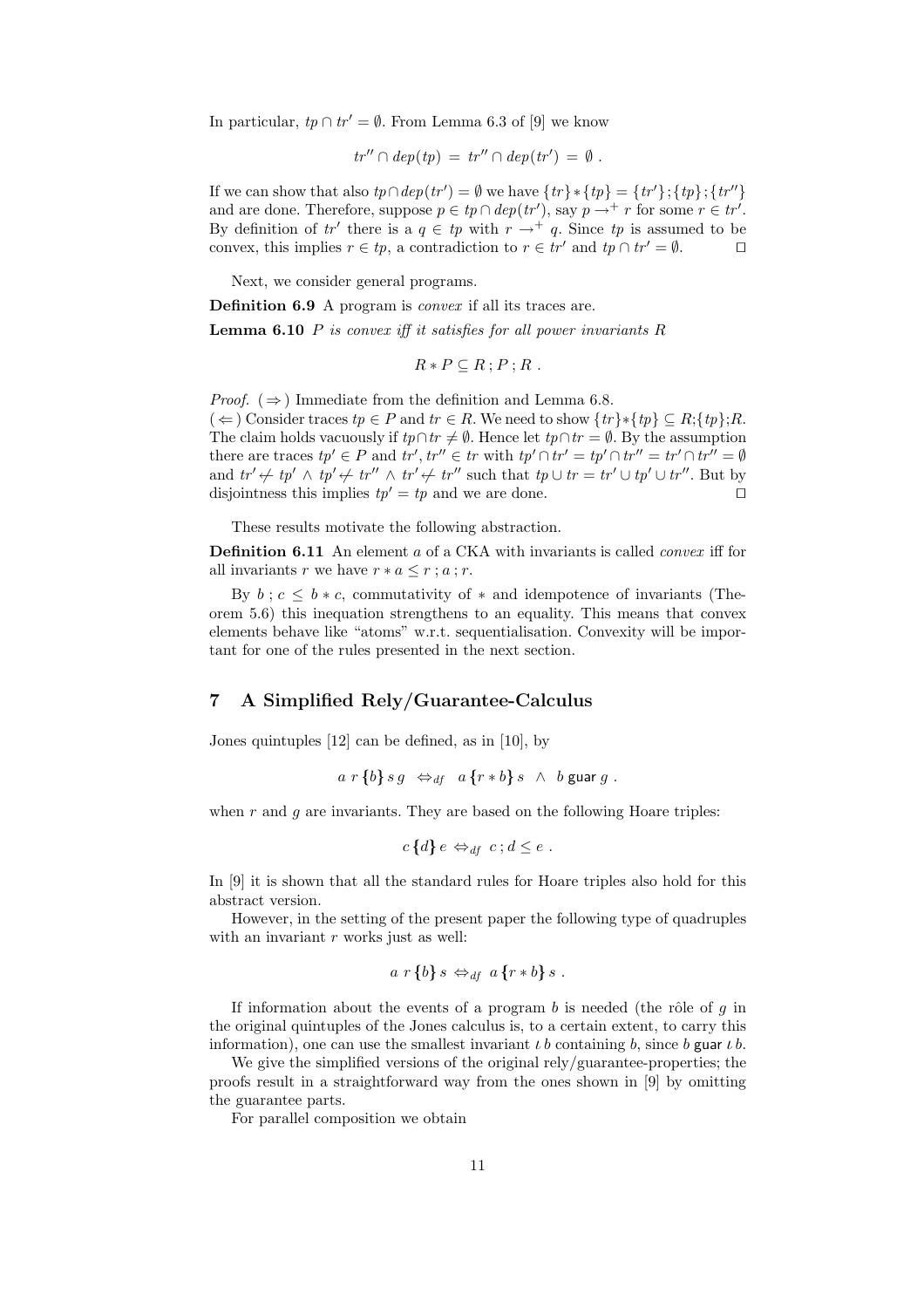**Theorem 7.1** For invariants  $r, r'$ ,

$$
a r \{b\} s \wedge a' r' \{b'\} s' \wedge b' \leq r \wedge b \leq r' \Rightarrow
$$
  

$$
(a \sqcap a') (r \sqcap r') \{b * b'\} (s \sqcap s') .
$$

For sequential composition one has

**Theorem 7.2** For invariants  $r, r'$ ,

$$
a \, r \, \{b\} \, s \wedge s \, r' \, \{b'\} \, s' \Rightarrow a \, (r \sqcap r') \, \{b \, ; b'\} \, s'
$$

provided b; b' is protected from  $r \sqcap r'$ , i.e.,

$$
(r \sqcap r') * (b ; b') \leq (r * b) ; (r' * b') .
$$

The protectedness assumption holds in particular if the underlying CKA is ∗-distributive, since r ⊓ r ′ is again an invariant and hence

 $(r \sqcap r') * (b ; b') \le ((r \sqcap r') * b) ; (r \sqcap r') * b') \le (r * b) ; (r' * b')$ .

Next we give rules for 1, union and convex programs.

Theorem 7.3

1.  $a r \{1\} s \Leftrightarrow a \{r\} s$ . 2.  $a r \{b+b'\} s \Leftrightarrow a r \{b\} s \wedge a r \{b'\} s.$ 3. If b is convex then a  $r\{b\} s \Leftrightarrow a\{r\,;b\,;r\} s$ .

Part 3 has only been given for concrete single-event programs in [9]; therefore we give a quick proof for the abstract form here:

$$
a \; r \; \{b\} \; s \; \Leftrightarrow \; a \; ; (r * b) \; \subseteq \; s \; \Leftrightarrow \; a \; ; (r \; ; b \; ; r) \; \subseteq \; s \; \Leftrightarrow \; a \; \{r \; ; b \; ; r\} \; s \; . \qquad \Box
$$

## 8 Event-Based Algebras

The definition of a CKA does not mention the dependence relation anymore. However, in the next section, when we establish a sufficient condition for protectedness, we shall need it, even at the level of single events. Therefore we now give algebraic characterisations of traces and events.

Throughout this section we assume a CKA S with  $1 \neq 0$ . We denote the supremum of a subset  $T \subseteq S$  by  $\Sigma T$ .

**Definition 8.1** An element  $t \in S$  is called a *trace* if it is subatomic and joinprime, i.e., if

$$
\forall a \in S : a \le t \Rightarrow a = 0 \lor a = t ,
$$
  

$$
\forall T \subseteq S : T \neq \emptyset \land t \leq \Sigma T \Rightarrow \exists a \in T : t \leq a .
$$

The set of all traces is denoted by  $TR(S)$ . For b in S the set of traces of b is

$$
TR(b) =_{df} \{a \in TR(S)a^* \le b\}.
$$

By this definition 0 is a trace. The traces different from 0 would be called atoms in lattice theory (e.g. [3]). Admitting also 0 as a trace saves a number of case distinctions. It is immediate that every trace  $a$  is  $+$ -irreducible, i.e.,

$$
a = b + c \Rightarrow b = a \lor c = a .
$$

Moreover, if a is a trace and  $b \le a$  then b is a trace again. In particular, if  $a * b$ is a trace then by Lemma  $4.6(3)$  also  $a:b$  is a trace.

In our concrete model the abstract traces different from 0 correspond to singleton programs.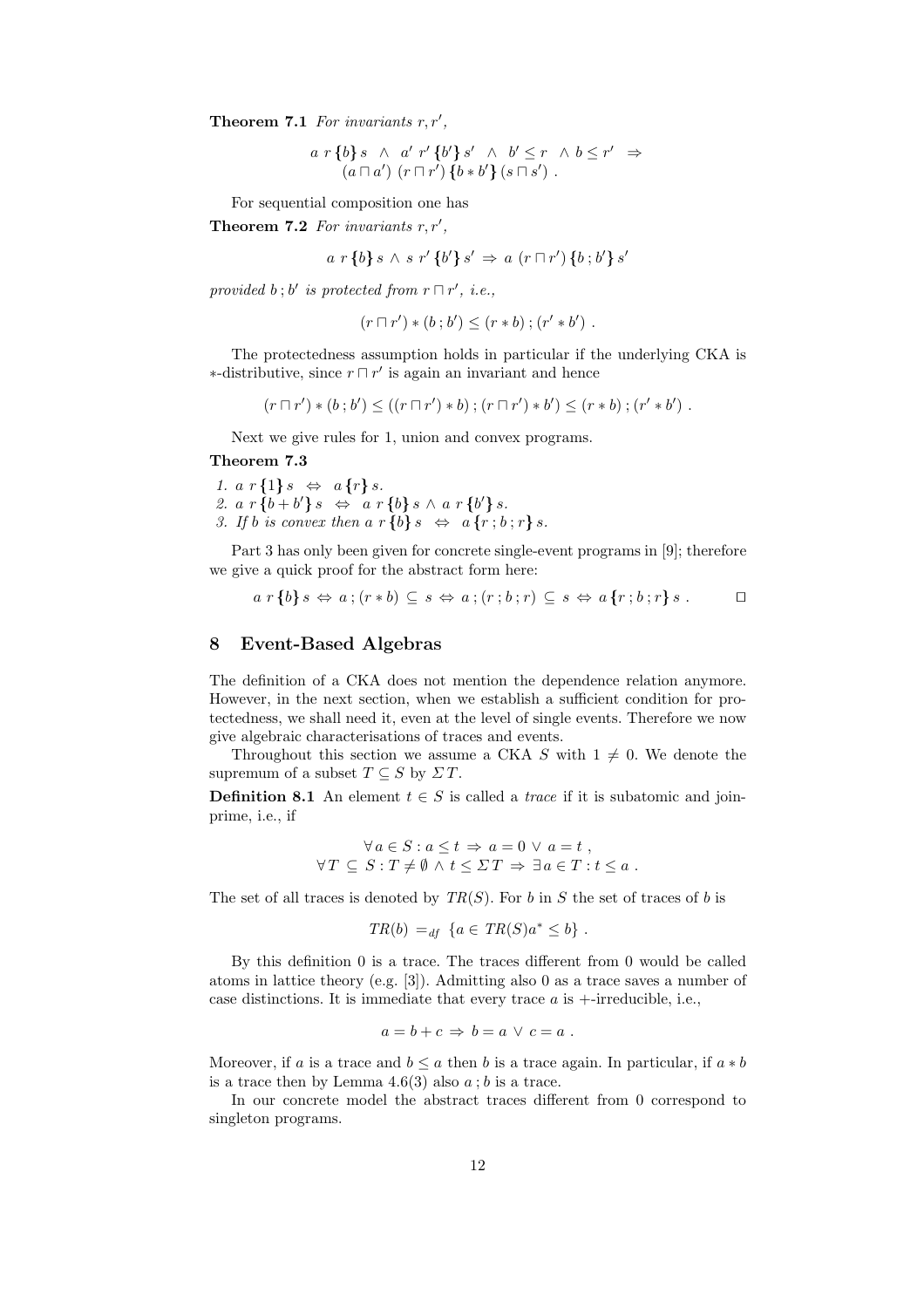**Definition 8.2** In a CKA S we define a relation  $\subseteq$  by

 $a \sqsubset b \Leftrightarrow_{df} \exists c : b = a * c$ .

To investigate its properties we need

**Definition 8.3** A subset  $E \subseteq S$  is well behaved if the following conditions hold (for  $a, b, c \in E$ ):

(a)  $1 \in E$ .

(b)  $E * E \subseteq E$ .

(c) \* is cancellative on E, i.e.,  $a * b \neq 0 \land a * b = a * c \Rightarrow b = c$ .

(d) 1 is \*-irreducible in E, i.e.,  $1 = a * b \Rightarrow a = 1 \vee b = 1$ .

## Lemma 8.4

1.  $□$  is a preorder, i.e., reflexive and transitive.

Assume now that  $E \subseteq S$  is well behaved. Then we have the following additional properties.

2.  $\Box$  is antisymmetric on E.

3. 1 is the  $\Box$ -least element of E.

4. If  $0 \in E$  then it is the  $\sqsubseteq$ -greatest element of E.

- *Proof.* 1. Reflexivity follows by choosing  $c = 1$  in the definition of  $\sqsubseteq$ . For transitivity assume  $a \sqsubseteq b$  and  $b \sqsubseteq c$ , say  $b = a * d$  and  $c = b * e$ . Then  $c = (a * d) * e = a * (d * e).$
- 2. Assume  $a \sqsubseteq b$  and  $b \sqsubseteq a$ . If  $a = 0$  then  $b = 0$  follows form the definition of  $a \sqsubset b$ , since 0 is an annihilator for  $\ast$ . Otherwise let  $b = a \ast c$  and  $a = b \ast d$ . Then  $a * 1 = a = b * d = a * c * d$ , hence  $1 = c * d$  by cancellativity. Now, irreducibility of 1 implies  $c = 1 \vee d = 1$  and hence  $c = 1 = d$ , showing  $a = b$ .
- 3. and (4) are straightforward from the definition of  $\subseteq$ , neutrality of 1 and annihilation of 0. □

In our concrete model, the set E of singleton programs is well behaved and ⊑ is isomorphic to the subset relation on concrete traces.

Assume now that E is well behaved and hence  $\subseteq$  is a partial order on E. The supremum of a subset  $D \subseteq E$  w.r.t.  $\subseteq$ , if existent, is denoted by  $\Pi D$ .

Lemma 8.5 If  $0 \in D \subseteq E$  then  $0 = \Pi D$ .

This immediate from the definition of  $\Box$  and suprema.

**Definition 8.6** Assume that E is well behaved. Then  $e \in E$  is called an E-event if it is subatomic and join-prime w.r.t.  $\sqsubseteq$ , i.e., if

$$
\forall d \in E : d \sqsubseteq e \Rightarrow d = 1 \lor d = e ,
$$
  

$$
\forall D \subseteq E : D \neq \emptyset \land \Pi D \text{ exists} \Rightarrow (t \sqsubseteq \Pi D \Rightarrow \exists d \in D : t \sqsubseteq d) .
$$

By this definition 1 is an E-event, as is 0 if  $0 \in E$ . The E-events different from 0, 1 are atoms w.r.t.  $\sqsubseteq$  in E. Clearly, every E-event a is \*-irreducible in E:

$$
a=b*c \, \Rightarrow \, b=a \, \vee \, c=a \ .
$$

To put things into perspective, we note that the order ⊑ corresponds to the well-known divisibility order on the natural numbers and  $E$ -events play the same rôle as the prime numbers.

Definition 8.7 A CKA S is event-based if the following properties hold:

- (a) 1 is a trace.
- (b) Every element is the supremum of its traces, i.e., for all  $a \in S$  we have  $a = \sum TR(a).$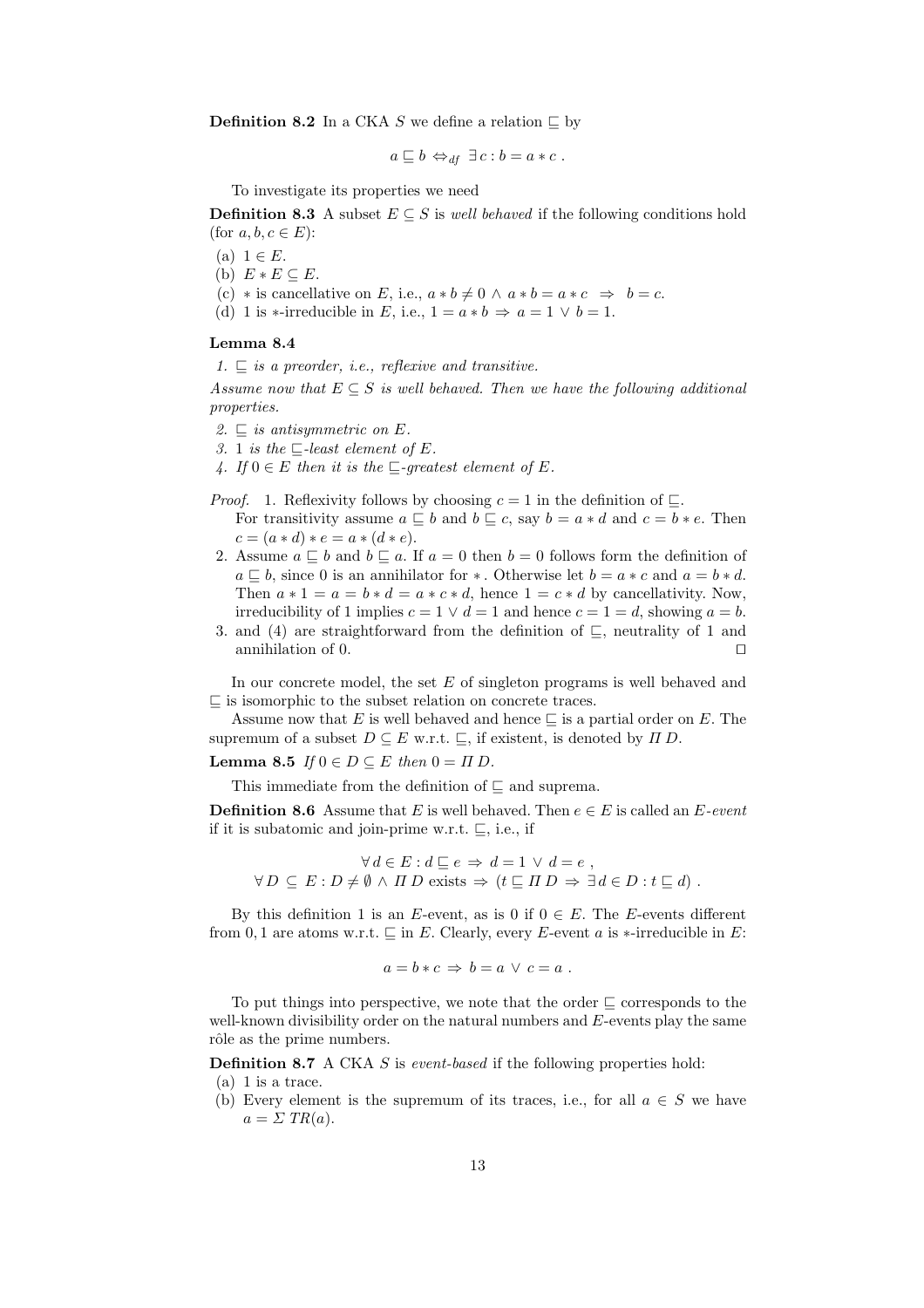(c) The set  $TR(S)$  of traces is well behaved. By  $EV(S)$  we denote the set of  $TR(S)$ -events and call them the *events* of S. The set of events of trace t is

$$
EV(t) =_{df} \{ e \in EV(S)e^* \le t \} .
$$

- (d) The set  $TR(S)$  of traces is a complete lattice w.r.t.  $\Box$  and every trace is the supremum of its events, i.e., for all  $t \in TR(S)$  we have  $t = \Pi EV(t)$ .
- (e) For all events e we have  $e * e = 0$  and hence  $e ; e = 0$ .

For an arbitrary  $a \in S$  we then set  $EV(a) =_{df} \bigcup_{t \in TR(a)} EV(t)$ .

Hence our concrete model of programs forms an event-based CKA. Eventbased CKAs are quite similar to the feature algebras developed in [11] for the description of product families.

The definition of an event-based CKA S immediately yields

#### Lemma 8.8

- 1.  $EV(0) = EV(S)$ .
- 2.  $EV(1) = \{1\}.$
- 3. For traces a, b with  $a * b \neq 0$  we have  $EV(a * b) = EV(a) \cup EV(b)$  and hence  $a * b = \Pi \{a, b\}.$

#### 8.1 Abstract Dependence and Protection

In this section we define an abstract counterpart to the dependence relation and use it to give an intuitive sufficient criterion for protectedness. For it we need an abstract formulation of the dependence relation.

**Definition 8.9** We call element a sequentially independent of element  $b$ , in signs  $a \not\leftarrow b$ , if  $a * b \leq a$ ; b.

The following properties are shown by straightforward calculation and, in the last case, by Theorem 5.6:

## Lemma 8.10

- 1.  $0 \neq a$  and  $a \neq 0$ .
- 2.  $1 \neq a$  and  $a \neq 1$ .
- 3.  $a \neq c \land b \neq c \Rightarrow (a+b) \neq c$ .
- 4.  $a \neq b \land a \neq c \Rightarrow a \neq (b+c)$ .
- 5. If r is an invariant then  $r \nleftrightarrow r$ .

Part 5 shows that for general programs this notion behaves in an unexpected way. However, in our concrete model it works fine for singleton programs:

$$
\{tp\} \nleftrightarrow \{tq\} \Leftrightarrow \forall p \in tp, q \in tq : \neg (p \leftarrow q) .
$$

In particular,  $[p] \not\leftarrow [q] \Leftrightarrow \neg(p \leftarrow q)$ . This motivates the following

Definition 8.11 In an event-based CKA we define the dependence relation between events  $e, f$  by

$$
e \to f \iff_{df} \neg(f \neq e) \iff f : e \neq f * e .
$$

Again, we denote the converse of  $\rightarrow$  by  $\leftarrow$ . We say that the algebra respects dependence if  $e \leftarrow f \Rightarrow e : f = 0$ .

Lemma 8.12 Consider traces tp, tq of an event-based CKA that respects dependence.

1. If  $p \rightarrow q$  for some  $p \in EV(tp)$  and  $q \in EV(tq)$  then  $tp$ ;  $tq = 0$ . 2. If  $tp * tq \neq 0$  then

$$
tp \nleftrightarrow tq \Leftrightarrow \forall p \in EV(tp), q \in EV(tq) : p \nleftrightarrow q.
$$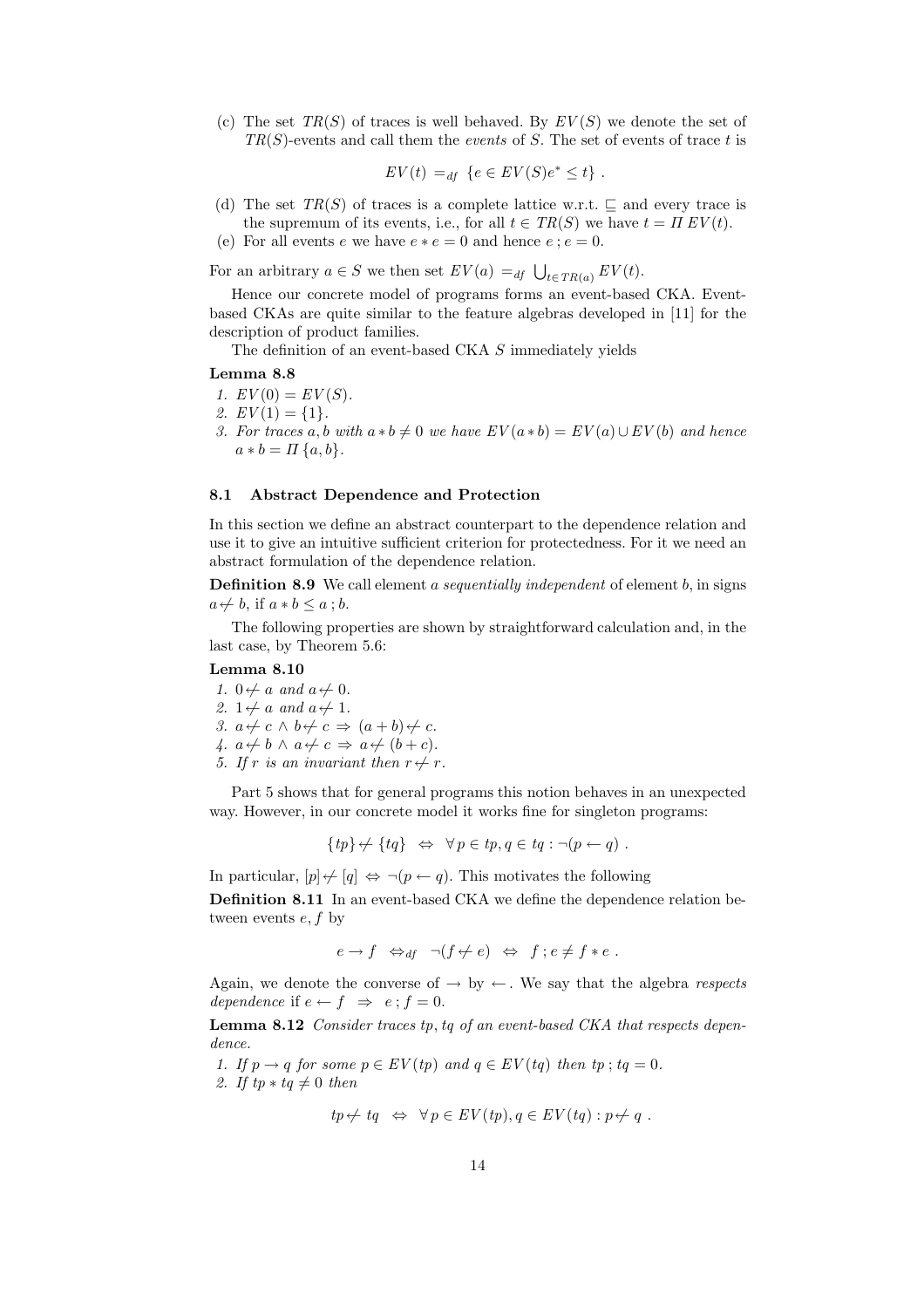- *Proof.* 1. By additivity of ; we have  $tp$ ;  $tq = \Pi \{u$ ;  $vu^* \in EV(tp), v \in EV(tq)\}\$ and the claim follows from Lemma 8.5.
- 2. ( $\Leftarrow$ ) Immediate from event-basedness and additivity of  $*$  and ;  $(\Rightarrow)$  By Part 1 we have  $p : q \neq 0$  for all  $p \in EV(tp)$  and  $q \in EV(tq)$ . Since  $TR(S)$  is assumed to be well behaved, also  $p * q$  is a trace, and from  $p: q \leq p * q$  it follows that  $p: q = p * q$ . □

With these prerequisites it is now possible to completely replay the proof of Theorem 6.1 in the abstract setting of event-based CKAs; we omit the details.

## References

- 1. R. Back, J. von Wright: Refinement calculus a systematic introduction. Springer 1998
- 2. J. Benabou: Introduction to bicategories. In: Reports of the Midwest Category Seminar. Lecture Notes in Math. 47. Springer 1967, 1-77
- 3. Birkhoff, G. Lattice Theory, 3rd ed. Amer. Math. Soc. 1967
- 4. E. Cohen: Separation and reduction. In: R. Backhouse, J. Oliveira (eds.): Mathematics of Program Construction (MPC'00). LNCS 1837. Springer 2000, 45–59
- 5. J. Conway: Regular Algebra and Finite Machines. Chapman&Hall 1971
- 6. J. Desharnais, B. Möller, G. Struth: Kleene Algebra with domain. Trans. Computational Logic 7, 798–833 (2006)
- 7. M. Ern´e, J. Koslowski, A. Melton, G. E. Strecker: A primer on Galois connections. In: Proc. 1991 Summer Conference on General Topology and Applications in Honor of Mary Ellen Rudin and Her Work. Annals of the New York Academy of Sciences 704, 103–125 (1993)
- 8. C.A.R. Hoare: An axiomatic basis for computer programming. Commun. ACM. 12, 576–585 (1969)
- 9. C.A.R. Hoare, B. Möller, G. Struth, I. Wehrman: Concurrent Kleene Algebra.Institut für Informatik, Universität Augsburg, Technical Report 2009-04, April 2009
- 10. C.A.R. Hoare, I. Wehrman, P. O'Hearn: Graphical models of separation logic. Proc. Marktoberdorf Summer School 2008 (forthcoming)
- 11. P. Höfner, R. Khedri, B. Möller: Feature algebra. In J. Misra, T. Nipkow, E. Sekerinski (eds): Formal Methods (FM 2006). LNCS 4085. Springer 2006, 300–315
- 12. C. Jones: Development methods for computer programs including a notion of interference. PhD Thesis, University of Oxford. Programming Research Group, Technical Monograph 25, 1981
- 13. D. Kozen: A completeness theorem for Kleene algebras and the algebra of regular events. Information and Computation 110, 366–390 (1994)
- 14. D. Kozen: Kleene algebra with tests. Trans. Programming Languages and Systems 19, 427–443 (1997)
- 15. P. Lescanne: Modèles non déterministes de types abstraits. R.A.I.R.O. Informatique théorique 16, 225–244 (1982)
- 16. S. Mac Lane: Categories for the working mathematician (2nd ed.). Springer 1998
- 17. W. McCune: Prover9 and Mace4. http://www.prover9.org/ (accessed March 1, 2009)
- 18. C. Morgan: Programming from Specifications. Prentice Hall 1990
- 19. C. Mulvey: &. Rendiconti del Circolo Matematico di Palermo 12, 99–104 (1986)
- 20. P. O'Hearn: Resources, concurrency, and local reasoning. Theor. Comput. Sci. 375, 271–307 (2007)
- 21. D. Sangiorgi, D. Walker: The  $\pi$ -calculus A theory of mobile processes. Cambridge University Press 2001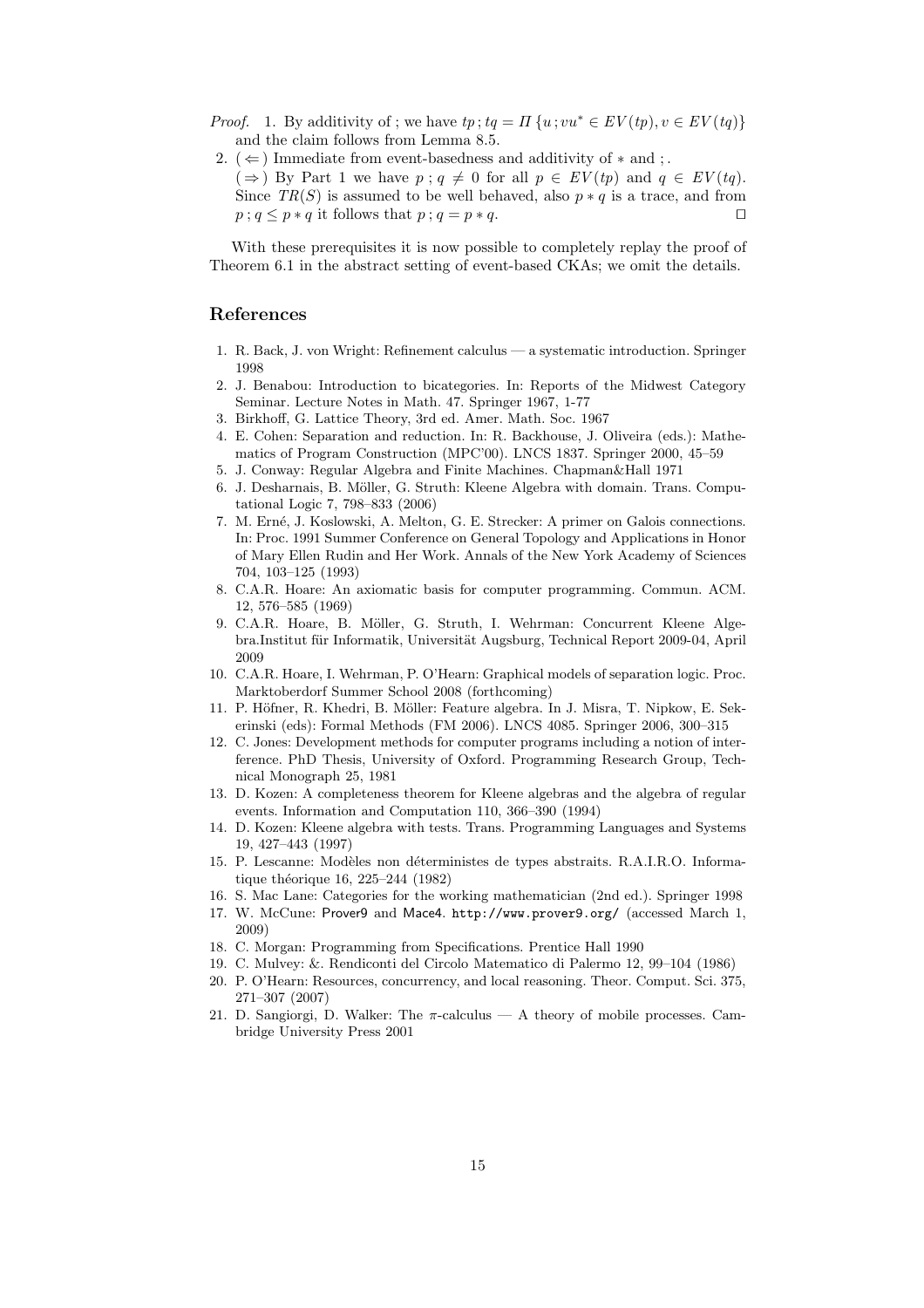## A Axiom Systems

For ease of reference we summarise the algebraic structures employed in the paper.

- 1. A semiring is a structure  $(S, +, 0, \cdot, 1)$  such that  $(S, +, 0)$  is a commutative monoid,  $(S, \cdot, 1)$  is a monoid, multiplication distributes over addition in both arguments and 0 is a left and right annihilator with respect to multiplication  $(a \cdot 0 = 0 = 0 \cdot a)$ . A semiring is *idempotent* if its addition is.
- 2. A quantale [19] or standard Kleene algebra [5] is an idempotent semiring that is a complete lattice under the natural order and in which composition distributes over arbitrary suprema. The infimum and the supremum of a subset T are denoted by  $\Box T$  and  $\Box T$ , respectively. Their binary variants are  $x \sqcap y$  and  $x \sqcup y$  (the latter coinciding with  $x + y$ ).
- 3. A concurrent Kleene algebra (CKA) is a structure  $(S,+,0,*,;1)$  such that  $(S, +, 0, *, 1)$  and  $(S, +, 0, ;, 1)$  are quantales linked by the exchange axiom

$$
(a * b) ; (c * d) \leq (b ; c) * (a ; d) .
$$

4. A CKA with invariants  $(S, +, 0, *, ; 1, t)$  consists of a CKA  $(S, +, 0, *, ; 1)$ and a closure operator  $\iota : S \to S$  that additionally satisfies, for all  $a, b \in S$ ,

$$
1 \leq \iota a , \qquad \qquad \iota (a * b) \leq \iota (a + b) .
$$

An *invariant* is an element  $a \in S$  with  $\iota a = a$ .

5. A rely/guarantee-CKA [9] is a pair  $(S, I)$  such that S is a CKA and  $I \subseteq I(S)$ is a set of invariants, i.e. of elements r satisfying  $r = r^*$ , such that  $1 \in I$  and for all  $r, r' \in I$  also  $r \sqcap r' \in I$  and  $r * r' \in I$ . Moreover, all  $r \in I$  and  $a, b \in S$ have to satisfy

$$
r * (a ; b) \leq (r * a) ; (r * b)
$$
.

## B Sample Proof Script

As a sample input file for Prover9 we show one for proving the sequential composition rule from from Sec. 7. One sees that the axioms and the proof goals can be stated almost in the same syntax as we have used in our definitions. A collection of further input files and proofs can be found under http://www.dcs.shef.ac.uk/~georg/ka/.

formulas(assumptions).

```
% meet
  x^x = x.
  x^y = y^x.
  x^{\hat{ }}(y^z) = (x^y)^z.% partial order
  x \leq y \leq x x = x^y.
% meet split
  z \leq x \hat{y} \iff z \leq x \& z \leq y.% isotone commutative semigroup
  (x^y)*z \leq x*z.
  x*(y^z) \leq x*z.
  x*y = y*x.
```